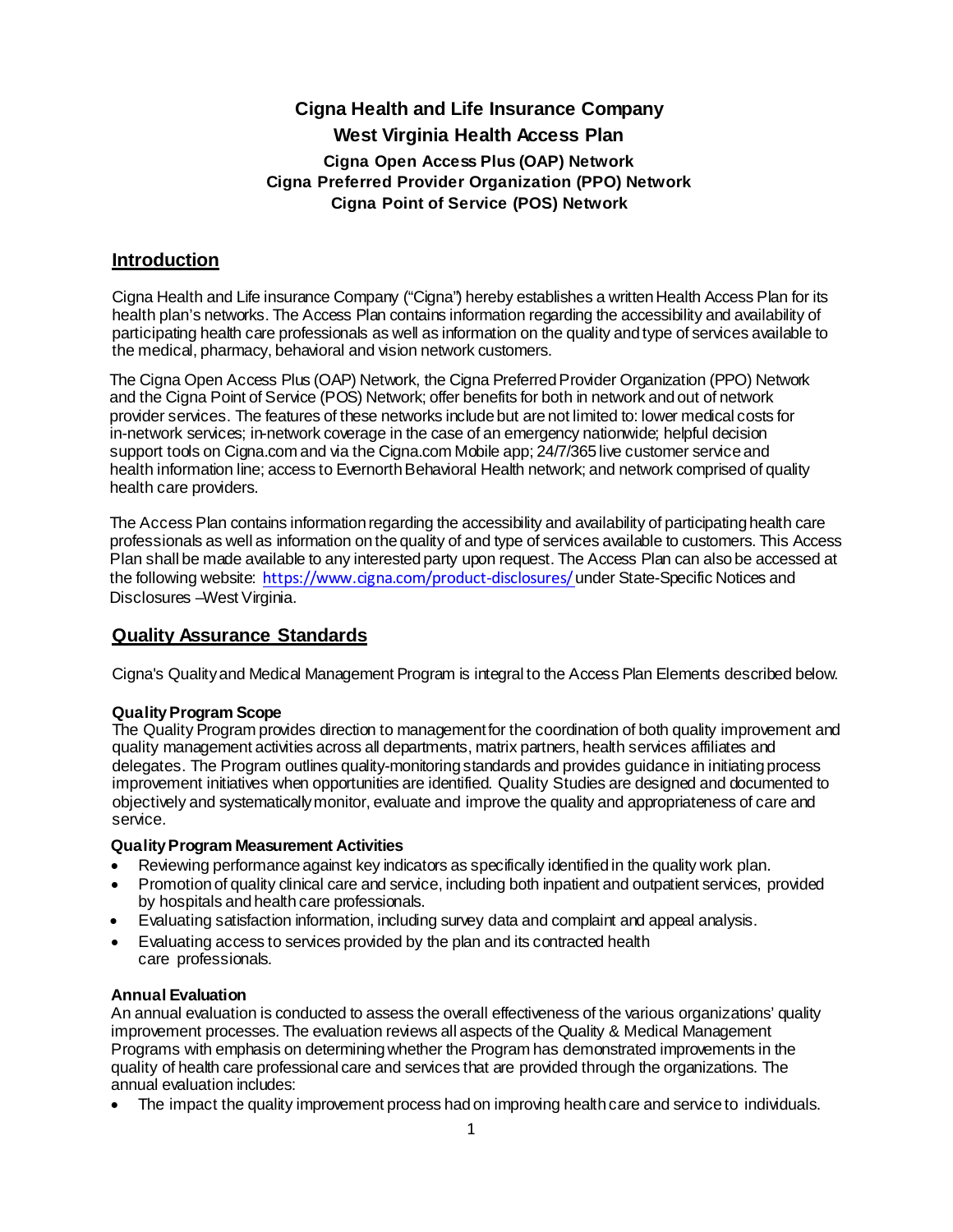- An assessment of whether the year's goals and objectives weremet.
- A summary of quality improvement activities and whether improvements were realized.
- Potential and actual barriers to achieving goals.
- A review of whether human and technological resources were adequate.
- An analysis of membership demographics, cultural and linguistic needs, and epidemiology is performed as needed or as required by state regulators.
- An analysis of the member population characteristics to evaluate and ensure membership needs are being met through the complex and specialty case management processes and resources
- Recommendations for program revisions and modifications for the coming year.

The annual evaluation is reviewed and approved by the appropriate quality committee and the Quality Management Governing Body. The results of the annual program evaluation are used to develop and prioritizethe annual work plan for the upcoming year.

# **Access Plan Elements**

# **Element 1 – Having and Maintaining Adequate Networks**

For more than 125 years, Cigna has been committed to building a trusted network of health care providers. The providers, hospitals, facilities and other health care professionals we contract with must meet certain credentialing requirements and agree to our billing rates. This helps make sure you have access to quality, cost-effective care. To build our network, we look at how many primary care and specialty providers are in a specific area. We also look at what hospitals, labs, and other facilities are in that area. Our goal is to build a network that gives you choice and convenient access to treatment and services. Provider networks vary by state and plan and include providers, hospitals, and health care facilities in your local area. Initially, we don't use quality or cost measures or customer experience ratings to choose providers.

Cigna recognizes our customer's need to have an adequate number of providers and facilities within a reasonable distance or travel time, or both. Geographic accessibility in somecircumstances may be available through the use of telehealth.

In a case where Cigna has no participating providers to provide a covered benefit, Cigna will arrange for a referral to a provider with the necessary expertise and ensure that the covered person obtains the covered benefit at no greater cost to the covered person than if the benefit was obtained from a participating provider. If the covered person is unable to obtain a covered benefit from an in-network provider, Cigna has a process in place to ensure that the covered person can receive the covered benefit from an out of network provider, and any claims for these out of network services will be processed on an exception basis as if they were innetwork services. To determine payment to the out of network provider, Cigna attempts to negotiate with the provider on an allowable rate. If those negotiation attempts are unsuccessful, the client election of MRC (Maximum Reimbursable Charge) is applied to the claim at the in-network benefit level. The client's plan design for in-network benefits is applied to this approved Network Adequacy situation. The customer is responsible for the same level of cost-sharing as if the customer went to an in-network provider. If the customer is balance billed any portion above the in-network benefit cost share and contacts Cigna, a second attempt at negotiating with the provider is made. If that additional attempt is still unsuccessful, the claim will be processed allowing up to the balance billed amount, less customer cost share and any reduction due to clinical/medical billing practices. The customer's cost share will be accumulated to their out of pocket maximum and any other plan limits as specified in their plan.

### **Provider and FacilityAvailability**

Cigna's adheres to a provider and facility availability policy whichhelps ensure that Cigna maintains an adequate network of health care professionals and facilitiesandmonitors how effectively the network meets the needs and preferences of its clients and meets the West Virginia requirements for having and maintaining an adequate network. The provider availability policy also helps ensure that the provider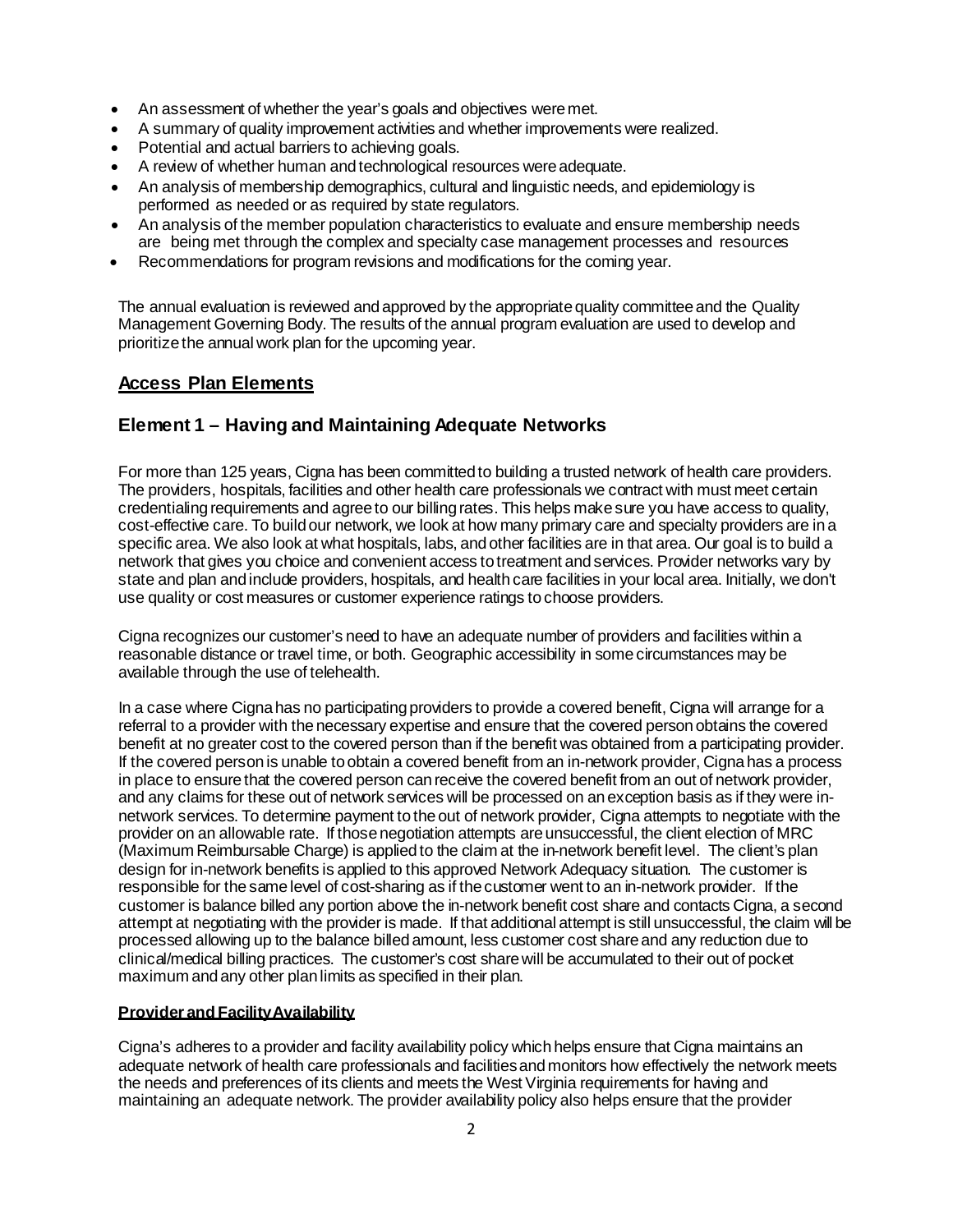network meets the availability needs of clients by annually assessing three (3) aspects of availability:

- Geographic distribution participating health care professionals are within reasonable proximity to clients.
- Number of health care professional(s) an adequate number of participating health care professional(s) are available, and
- Cultural, ethnic, racial and linguistic needs and preferences of participating health care professional(s) meet thecultural, ethnic, racial and linguistic needs and preferences of clients.

Cigna conducts an annual audit of provider availability by state/market. The audits are conducted utilizing Quest Analytics, using established standards to ensure a sufficient number of participating health care professionals and facilities. The audit is conducted to ensure that Cigna is complying with the West Virginia network adequacy requirements. The measurements used for West Virginiaare noted below and in Appendix A.

### **Access to Service**

As required by West Virginia regulations, certain access and availability standards are followed. Please see Appendix A for information regarding Provider Ratios and Travel Distance Standards and see Appendix B for Providers by Provider Type and by County tables and Providers by Specialty Type and by County tables for the OAP, PPO and POS networks.

In some instances, these geographic availability guidelines are not able to be met due to lack or absence of, qualified providers and/or hospital facilities. Cigna may need to alter the standard based on local availability. Supporting documentation that such a situation exists will be supplied along with any proposed guideline changes or exceptions to the appropriate Quality Committee for approval.

In the event that Cigna determines that the network does not meet the adequacy requirements, Cigna's applicable provider recruitment team is engaged. These teams make phone calls and/or send e-mails to viable providers. A minimum of 3 attempts are made to the Provider. Any interested Provider is sent materials to allow the Provider to join the network.

Cigna monitors provider networks across all product lines on an annual basis to ensure that they have a sufficient number and distribution of practitioners and providers to meet customers' availability, cultural, ethnic, racial, and linguistic needs, preferences, and expectations. This includes targeted recruitment efforts of Essential Community Providers (ECP) that serve predominately lowincome and medically underserved individuals which include Federally Qualified Health Centers, Ryan White clinics, family planning clinics, hospitals and other ECPs. There is an active, ongoing recruitment effort in West Virginia for ECPs. Cigna identifies ECPs via the Center for Medicare and Medicaid Services ("CMS") Non-Exhaustive list of ECP's which is updated annually. Based on these listings, Cigna actively recruits and extends contracts. All providers, including ECP's must meet contracting requirements such as reimbursement rates, and agree to contract language such as member hold harmless agreements.

### **Cigna Network Development**

The Cigna network is open to all providers interested in joining the network and who can agree to contracting terms and meet credentialing requirements (as appropriate).

Language in our Hospital Agreements requires our participating hospitals to assist us in securing agreements with their hospital-based physician groups that are not employed by the Hospital. For any Hospital-Based Physicians that are employed by the hospital, the reimbursement is generally included in the Hospital's reimbursement rates. To ensure compliance with this provision, we conduct a review on at least an annual basis, including but not limited to outreach to the hospital to confirm hospital-based groups, roster audits, and monitoring non-participating claim reports.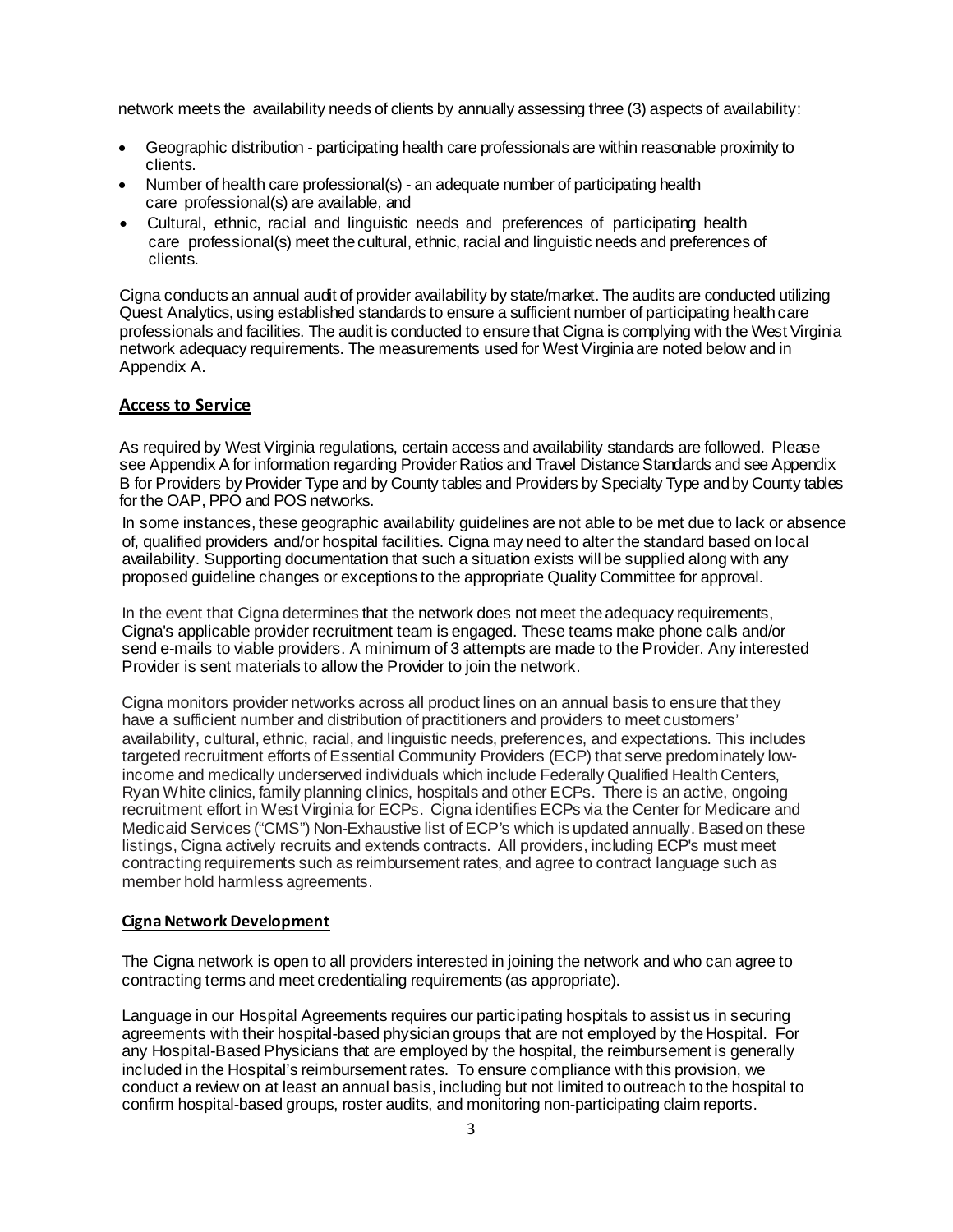### **Telehealth**

Cigna views telemedicine as a viable alternate care delivery method, which enhances the effectiveness and efficiency of the provider/patient relationship by making access to care more convenient while appropriately compensating providers for their services. Cigna directly contracts with providers who offer telehealth services. Additionally, customers can access telehealth services through national vendors, such as MDLive. While providers rendering services via telehealth only are a vital component to Cigna's network, their services are not accounted for in any time/distance standard network adequacy metrics.

# **Element 2 – Referral Policy / Prior Authorization**

The Cigna plans do not require referrals but some services do require precertification. Pre-certified services and procedures will not be denied retrospectively except for eligibility, fraud and abuse. If a customer needs specialized care, they may see any specialist in or outside of the network. Benefits are highest and out-of-pocket costs are lowest when a participating provider is used. If there are questions about whether specialized care is covered or whether preauthorization is required, a customer may call Customer Services at the toll-free number on their Cigna ID card.

At the time a provider contracts with Cigna, providers are given access to a provider portal that has a link to our provider directory. The provider is also given instructions on how to find other participating providers through the directory. If the customer is referred to an out-of-network provider the customer should call Cigna to assist them in locating an in-network provider to keep their out of pocket costs lower. If, however, the customer receives services from the out-of-network provider the claim will be processed according to the customer's out-of-network benefits. Federal rules also protect individuals from surprise medical bills for outof-network emergency services, air ambulance services from nonparticipating providers, and nonemergency services furnished by nonparticipating providers at participating facilities in certain circumstances. Coverage is also required for non-emergency services rendered by an out-of-network provider at an in-network facility at the in-network benefit level (unless the nonparticipating provider gives notice to the individual and the individual consents to out-of-network care).

### Prior Authorization for Inpatient and Outpatient Services

In order to be eligible for benefits, prior authorization is required for all non-emergency inpatient admissions, certain other admissions, and certain outpatient services. Failure to obtain prior authorization prior to an elective admission to a hospital or certain other facility may result in a penalty or lack of coverage for the services provided. Prior Authorization can be obtained by the customer or provider by calling the number on the back of the customer's ID card. Emergency admissions will be reviewed post admission. Inpatient prior authorization reviews are conductedfor both the necessity for the admission and the need for continued stay in the hospital.

Outpatient Prior Authorization should only be requestedfor non-emergency procedures or services, at least four working days (Monday through Friday) prior to having the procedure performed or the service rendered.

It is the responsibility of a participating provider to receive approval from the Review Organization for services that require prior authorization. If the Participating provider does not get the required authorization and provides the service to the member, and no extenuating circumstances apply, the claim is denied and the customer cannot be billed. Pre-certification for out-of-network services is the member's responsibility and the penalty can vary based on the plan of benefits. The penalty can be a percentage or a flat dollar amount.

### **Emergency Care**

In an emergency, customers should seek help immediately by calling 911 or their local emergency service, police or fire department for assistance. Customers may go to any emergency facility or hospital, even one that is not in their plan's network. Authorizationis not needed for emergency care.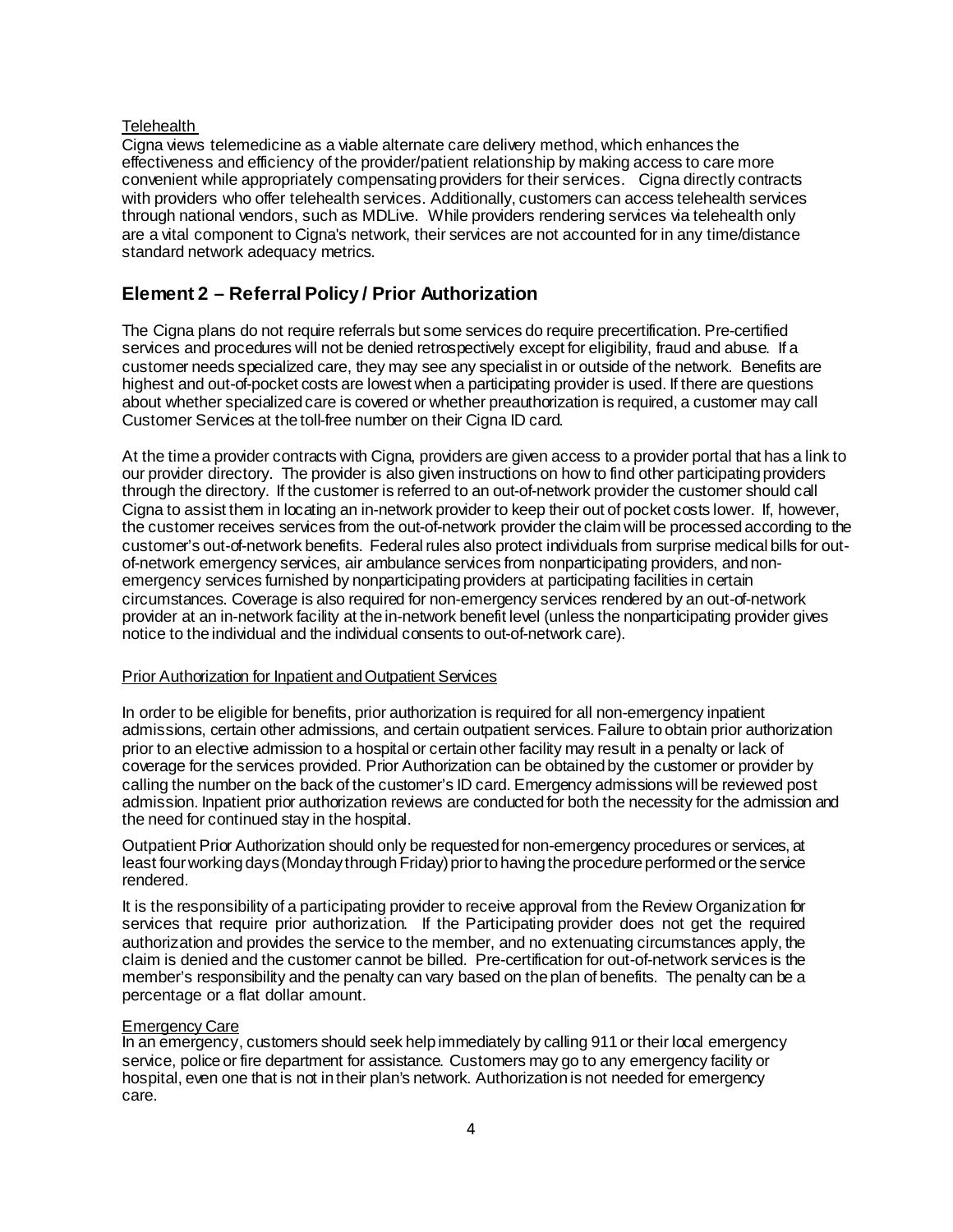# **Element 3 – Ongoing Monitoring**

Health Care Professional Availability and Accessibility monitoring is conducted on an ongoing basis and an analysis is performed annually to ensure that established standards for reasonable geographical location, number of practitioners, hours of operation, appointment availability, provision for emergency care and after hours services are measured. Monitoring activities may include evaluation of satisfaction surveys, onsite visits, evaluation of complaint and appeal r e p o r t s, network adequacy analysis, evaluation of health care professionals to member ratios, and monitoring of closed primary care physician panels. An assessment of the health care professional network is also performed to ensure that the network meets the cultural, ethnic, racial and linguistic needs and preferences of individuals. Specific deficiencies are addressed with a corrective action plan, and follow up activities are conducted to reassess compliance. Data are presented to the Service Advisory Committee or appropriate Quality Committee for evaluation and recommendations.

# **Element 4 – Serving a Diverse Population**

Cigna is focused on eliminating health disparities and cultivating health equity nationally and in the communities where we provide health services. Cigna strives to meet the cultural and linguistic needs of each of our customers as a key tenant of our commitment to health equity.

The Health Equity and Social Determinants of Health Council is the governing body of our overall strategy to address health equity. Comprised of leaders from across the enterprise, Cigna has committed to making health equity a priority on business department agendas across the enterprise from Quality to Service Operations. Cigna also collaborates externally with private and public entities, including clients, health care providers, and community-based organizations to provide a comprehensive infrastructure to increase awareness and drive action in health equity.

### Health Disparities

Cigna does not require individuals to identify their racial/ethnic status. However, Cigna has collected selfreported race/ethnic data on a portion of its total medical population. In addition, Cigna uses a system to approximate race and ethnic data for our entire U.S. book of business using U.S. Census data and last name recognition. Using this algorithm Cigna is able to identify race information at the population level within certain confidence intervals.

Cigna uses a variety of data sources and analytical tools to analyze customer populations according to a Social Determinants of Health Index (SDI) in order to help understand the potential health disadvantages the population may have based on their geographic location. We also use claims data and geospatial analytics tools to identify health disparities by geography to identify health inequities between subpopulations (e.g., gender, race, and ethnicity). These findings are used to enhance our clinical program offerings, close disparities, and better serve our vulnerable customer populations.

In addition to evaluating the employer population as a whole, Cigna analyzes SDI correlations to various utilization and condition metrics. Employers have found value in analysis such as:

- Prevalence of behavioral health and other chronic diseases along the SDI index
- Compliance with preventive health related to the SDI index
- Emergency room utilization across the SDI index

The insights drawn from this analysis can lead to client specific recommendations such as benefit changes, program enhancements, targeted communications, and assists customers in maximizing exposure to community resources.

We handle the diverse needs of our customers by utilizing data sources, programs, services, training, pilots, and more.

Using this advanced analytics and data-driven approach, Cigna has identified specific populations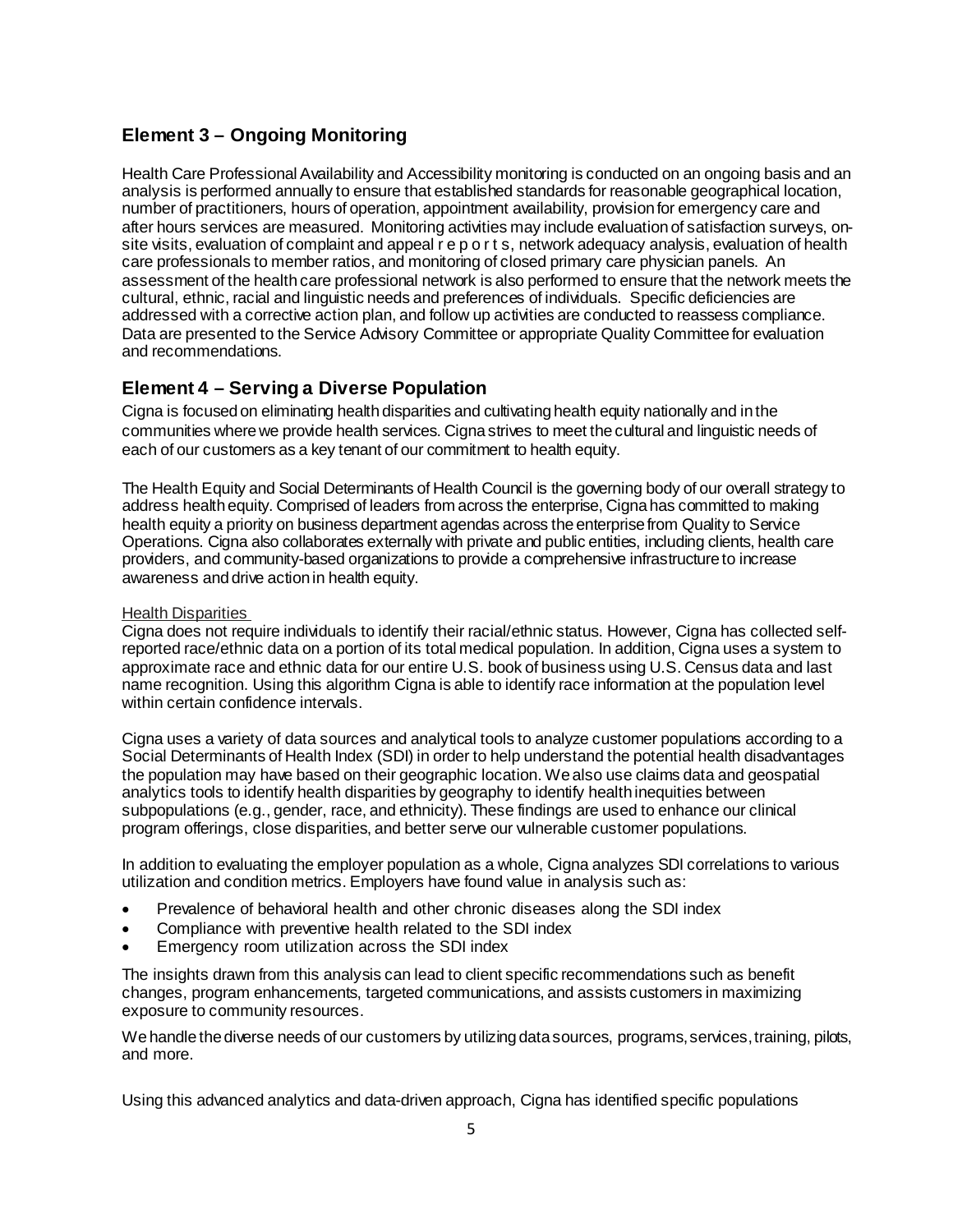experiencing disparate health outcomes and or social determinants of health that contribute to health inequity. The following are a few examples:

**Cigna's Collaborative Care (CCC):** As a part of the Health Equity Committee's strategy and goals, Cigna has acted aggressively to address social determinants of health (SDoH) through an update of our Cigna Collaborative Care (CCC) provider model called COVID Care. Effective as of 2021, this model rewards providers who conduct SDoH patient screenings and offer referrals to address unmet social needs. In addition, the providers are rewarded if they identify areas of health disparities among their patient population and create a written action plan to address these health disparities.

**Outreach and Engagement:** A poster presentation at Academy Health's National Health Policy Conference in January 2019 demonstrated that Cigna customers living in communities with higher social determinants of health are less likely to engage in case management than customers living in communities with fewer social determinant of health.

To improve engagement in case management, Cigna designed a tailored email campaign for vulnerable customers who are identified for case management preceding an outreach call. The email aims to increase engagement by raising awareness of resources available from Cigna to more holistically address a customer's SDoH needs, specifically Cigna's community support services provided through our Health Matters Case Management Program, which connects customers with resources such as food, housing, and transportation. The campaign is scheduled to launch in the first quarter of 2021.

Cigna understands the importance of providing culturally responsive services to all our customers, especially marginalized populations. Specialized services include:

### **Language Assistance Services**

Our language assistance services are available for customers with limited English proficiency (LEP). These services include:

- written translation of health and benefit related documents in more than 33 languages, including Braille, alternative fonts, audio, and large print;
- bilingual internal staff and trained, professional interpreters via phone;
- coordination of in-person professional interpreters for various employer events, as well as video remote interpreter services, including American Sign Language;
- extension of vendor contracted language service discounts to our network providers.
- 711 services a telecommunications relay service that translates from TTY (English and Spanish), voice users (English and Spanish), PC American Standard Code for Information Interchange (ASCII) users (English/Spanish), or Telebraille for those with hearing and speech disabilities.

#### Culturally competent Organization

An organizational assessment of staff is routinely conducted to assess training needs of our diverse workforce. Cultural competence training designed specifically for health plan staff has been completed by the majority of Cigna employees and cultural trainings focused on certain cultural groups have been developed specific to Cigna clinical roles, as well as mandatory training for customer-facing new hires. Work groups within the clinical customer facing teams develop and promote ongoing cultural diversity education to their respective teams to help improve understanding and promote engagement. All

employees and providers have access to the online tool, CultureVision  $TM$  (an online database) which provides communication and etiquette best practices along with patient care insights for more than 60 cultural communities.

### **Staff Training and Resources**

• mandatory cultural competency training for customer-facing new hires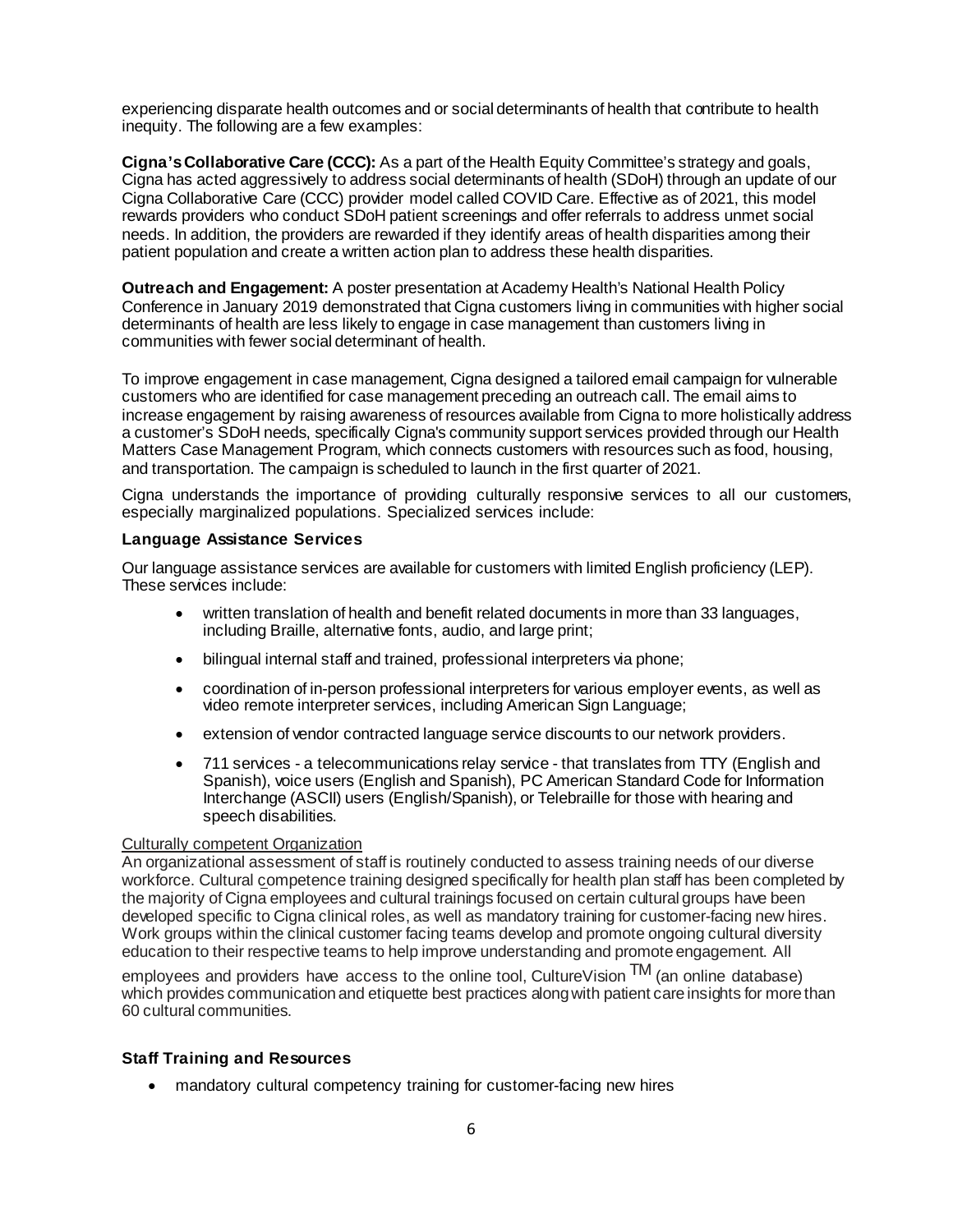- annually-required unconscious bias training for all employees
- courses on various racial and ethnic groups: Cultural Competency Awareness, Developing Cultural Agility, Spotlight on Poverty, and Transgender Inclusion Awareness to educate and increase awareness related to culturally driven disparities.
- CultureVision<sup>™</sup> [\(www.crculturevision.com](http://www.crculturevision.com/)), a resource with access to more than 60 cultural communities
- Words We Use guidelines (English, Spanish, and Traditional Chinese) ensures everyday language is used at all customer touchpoints
- Clear Communications Policy and training ensures customer communications are in plain language and at the sixth-grade reading level
- Language Assistance Program Roadshow provides resources and processes to assist Cigna staff with accessing language assistance services to support our LEP customers and customer with disabilites
- Customer Languaage Assistance Service Brochure a readable PDF available in English and Spanish as well as large print

Cigna recognizes that our network of providers are key partners in ensuring our customers receive culturally competent health care.

#### **Provider Training and Resources**

Cigna's Cultural Competency and Health Equity website is free to providers and their staff and offers quick access to customer-focused cultural competency web-based trainings, white papers and toolkits promoting patient-centered care and culturally appropriate communication techniques for diverse populations.

Trainings include Developing Cultural Agility to examine assumptions, raise awareness about unconscious bias, and provide cultural competency best practices to serve as a primer for additional trainings. Training also addresses gender disparities by raising awareness of statin use in women with coronary artery disease, including insights from the latest research and how implicit bias impacts patients.

Additional training and resources specifically related to multicultural populations, including the Spanishspeaking population, are available. For example, we provide a podcast on illness, health, and plant remedies within the Latino communities as well as the Hispanic health disparity brief and the Culturally Responsive Care for the Hispanic Community curriculum (a three-part series). To address the needs of our Asian communities, we made available our Diabetes Among South Asians curriculum (also a threepart series) which includes patient education translated into three top South Asian languages—Hindi, Nepali, and Urdu. White papers addressing health disparities for particular populations such as South Asian and LGBT are also available.

Free resources are also available on the website, such a[s CultureVision](https://www.cigna.com/health-care-providers/resources/culturevision)™, an online database that provides insights into more than 60 cultural communities, access to culturally competent patient care, and a cultural competency assessment. We also provide information and education in th[e provider newsletters](https://www.cigna.com/health-care-providers/resources/newsletters/network-news) that are distributed to our medical, behavioral, and dental providers. These articles include health equity topics ranging from health disparities, unconscious bias, social determinants of health, and cultural competency.

Resources are also available to support providers in serving patients with limited English proficiency, including commonly used patient forms in Spanish and consent, refusal instruction, and treatment forms that providers may download for use within their practice. We created a request/refusal for interpretation services form to assist providers in documenting a patient's request for or refusal of interpretation services. Available in English, Spanish, and Traditional Chinese, providers may use these forms for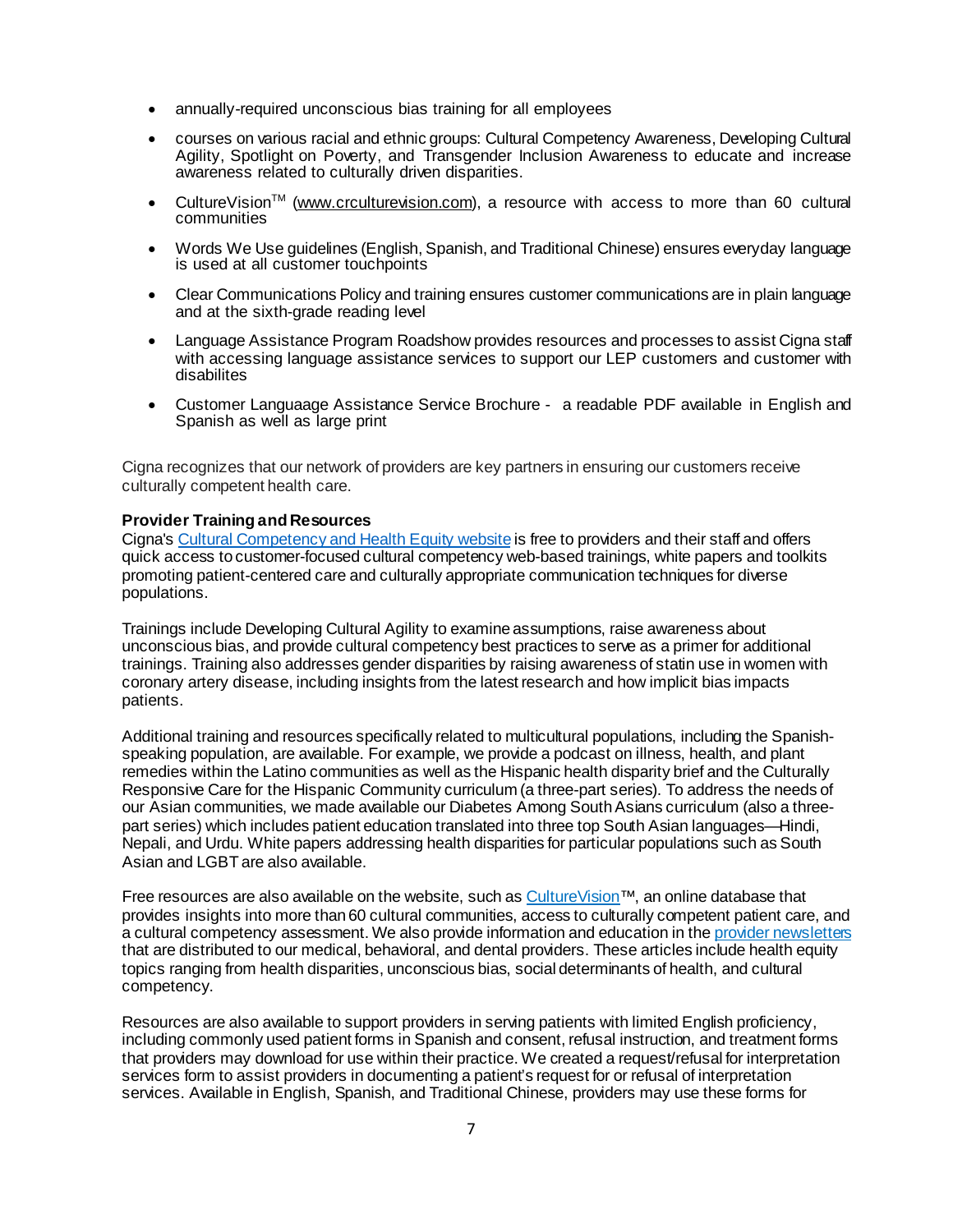patients with or without Cigna coverage. Additionally, we offer "I Speak" interpreter cards for patients to hand over at their physician's office to alert them to the need for an interpreter. The "I Speak" cards also educate eligible customers and providers on available language assistance services.

Additionally, we have extended updated discounts to our provider network for language services, such as interpretation, such as video remote interpretation services, including American Sign Language, and translation in this discount program. Video remote interpretation can be an effective communication option for obtaining a professional interpreter; it is often lower in cost and quicker to obtain than a face-to-face, in-office interpreter.

#### **Veterans' Support**

A free national Veterans' Support Line offers many resources and is available 24X7, 365 days a year, for veterans, their families, and caregivers.

Cigna evaluates enrollee population characteristics, social determinants of health utilization of enrollee health engagement programs, complex and specialty case management processes and resources to evaluate ensure enrollee needs are being met. There are various programs which are designed to address the needs of covered persons with physical or mental disabilities, serious, chronic, and complex medical conditions.

A population assessment is completed for the Medical and Behavioral Health Case Management programs and is geared toward the population serviced, specifically those with disabilities related to catastrophic medical conditions, or experiencing acute medical conditions requiring Case Management services, for all age groups. The evaluation and support that is provided is at the individual customer level for cases identified for the program. Behavioral Health case managers also assess each customer (enrolled in a case management program) for visual needs, hearing needs, assistance locating providers with given race/language/ethnicity, and assess for co-occurring mental health, substance use, and/or medical issues. Customer needs are assessed on a population level and an individual customer level.

**Case Management and Disease Management:** Our case management programs are designed such that our RN case managers are trained to assess customers holistically. Our case managers lead customers in open-ended conversations that take in more than just the customer's physical health, to include behavioral/emotional health, level of functionality, knowledge deficits, social and community factors, and so forth.

### **Chronic Conditions Management Program**

Cigna's chronic condition management program is a person-centered health solution for individuals with chronic illness. Our whole-person coaching approach enables identified customers to use a personalized online program or to connect with a coach. Cigna's customer health engagement solution integrates the latest insights and practices of the sociology of engagement, motivation and rewarding behavior change with the latest in health tools and technology. The integration of information identifies customer's health and wellness opportunities and engages them in programs, products and services that will help meet those opportunities. Coaches can also refer an individual to case management based on the needs/benefits of the customer.

#### **Well Informed Program – Gaps in Care**

The Well Informed program is designed to identify gaps in care that occur when individuals do not receive or adhere to care that is consistent with established medical and behavioral guidelines for prevention or treatment. Using clinical rule-based software, together with our integrated medical, behavioral, pharmacy, and lab data, potential gaps are identified at an individual level on a monthly basis. A select number of gaps are then communicated to providers and individuals.

Customers identified for case management may be referred to behavioral health management, pharmacy or other programs, to ensure access to appropriate care, settings, and providers, based on the enrollee's needs and their plan benefits.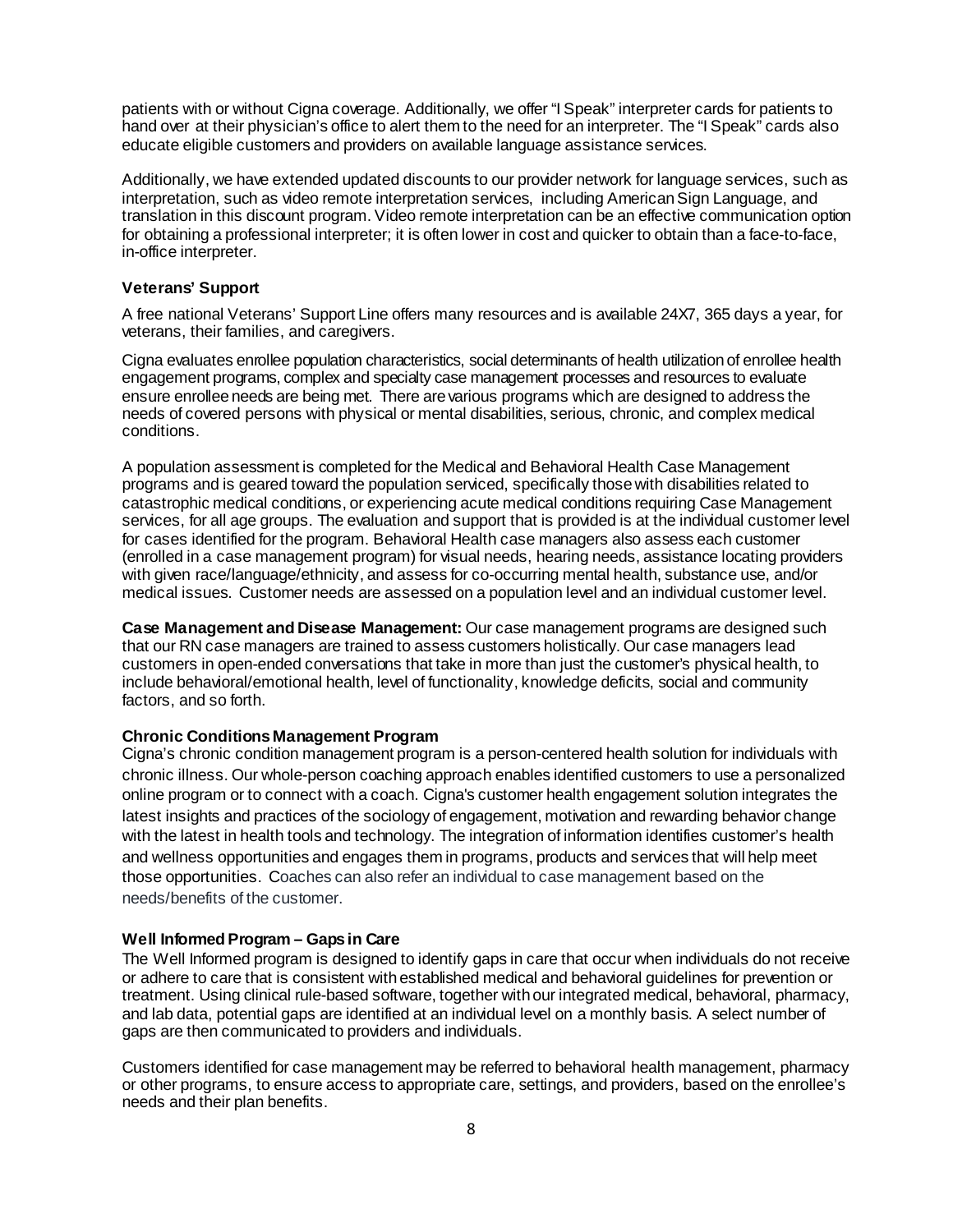### **Behavioral and Complex Case Management Programs & Specialty Case Management**:

Complex case management activities and resources are updated to address customer characteristics and needs, as necessary, to include programming that meets the needs of children and adolescents, individuals with disabilities, and/or serious and persistent mental illness and substance use conditions.

Cigna's behavioral Case Management Program also relies on collaborative relationships with enrollees and providers of care, advocating for enrollee needs within the framework of available benefits. The goal of behavioral Complex Case Management and Coaching is to identify, enroll and engage individuals in treatment and to improve treatment and medication adherence. For the assessment and treatment of behavioral conditions, Cigna adopts best practice, evidence-based, clinical practice guidelines from recognized national professional organizations.

Behavioral Complex Case Management facilitates diagnosis-based, focused, readmission avoidance activities and identifies consumers with potential or predictable risk for needing extensive services, coordination of care, and enrollee safety. Those who require intensive coordination or education to achieve optimal medical outcomes are accepted into the Behavioral Complex Case Management Program. The Behavioral Complex Case Management Program is integrated with the services provided by professionals and facilities involved in the enrollee's behavioral health care.

Specialty Complex Case Management/Coaching - Case Managers with specialized expertise in a therapeutic area deliver specialty case management services. Case Management team rounds and regular department meetings, leverage multi-disciplinary expertise, including those of licensed psychiatrists, to enhance care coordination, address gaps in care and help individuals to be informed, active participants in the health care process. These specialized resources focus on high impact conditions that have proven complications and subsequent high health care utilization to facilitate access to appropriate services and improve outcomes for these individuals.

Behavioral Health developed the following Behavioral Health Case Management Programs to address the needs of the population:

- Intensive Behavioral Case Management
- Coaching and Support for Parents & Families (0-17 ages)
- Substance Use Disorders
- The Eating Disorders Specialty Case Management Program
- Opioid & Pain Management Program
- Autism Specialty Care Management Program

Cigna developed the Community Support Program (CSP) to address the needs of the population. The CSP provides assistance to enrollees that need help with basic needs. The program is based in the belief that to support health, basic needs must be addressed. The CSP accepts referrals from not only the behavioral organization but also our medical partners. This team assists Cigna customers to secure financial assistance, food, clothing, living space, copayments, medication, transportation, and other supportive services.

### Social Determinants of Health

Cigna works to address the social determinants of health that contribute to inequitable health care.

### **Social Determinants Index - Data Sources**

Cigna is committed to supporting clients in identifying, assessing, and addressing the social needs of their employees. We also developed our proprietary Social Determinants Index to help us understand the potential health disadvantages an individual may experience based on where they live. We define a health disadvantage as the inability to meet the basic human needs required for full social participation and optimal health and well-being. These needs include, but are not limited to, economic security, food, shelter, transportation, language and culture, and education.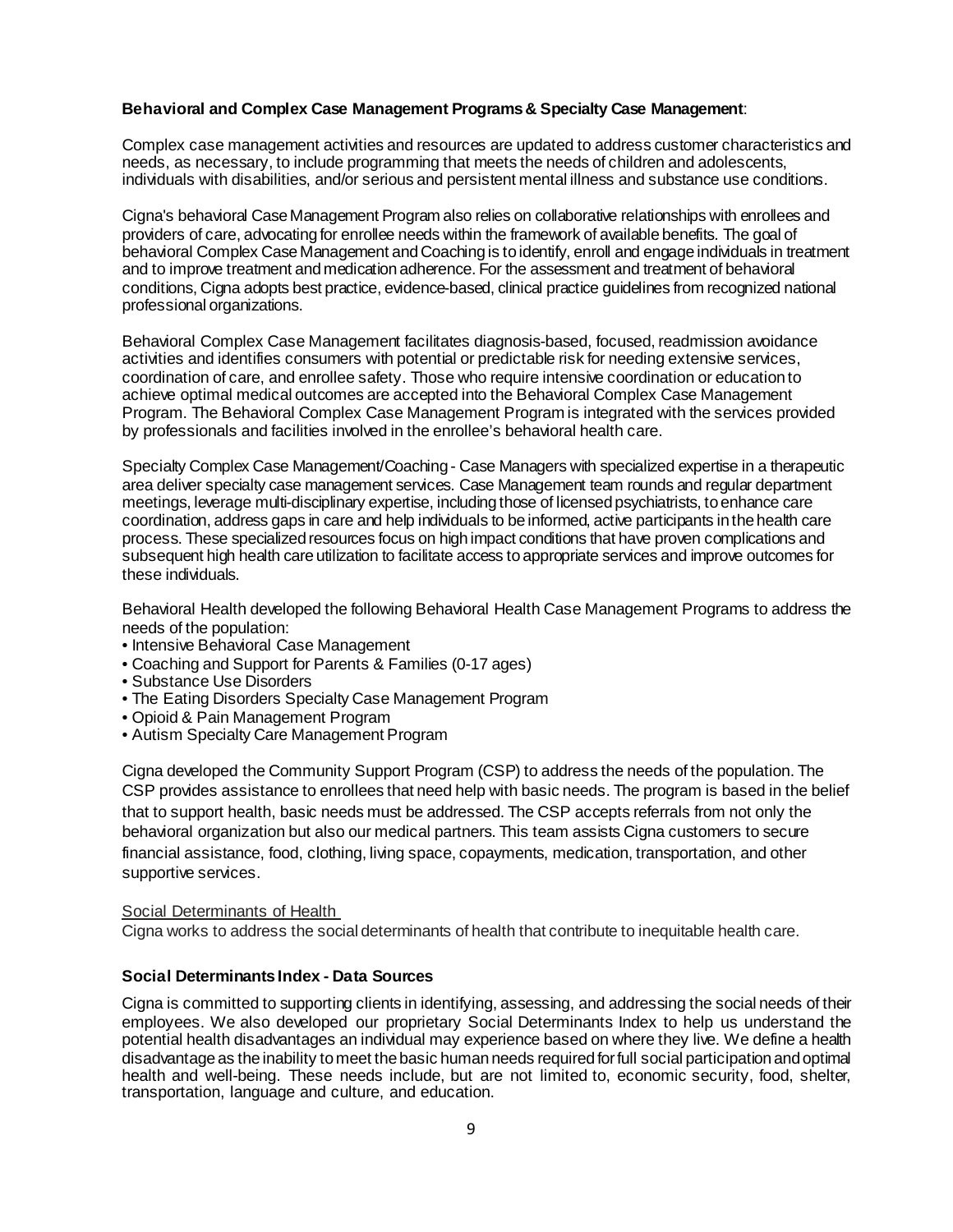The Social Determinants Index is a composite score that characterizes a community for social determinants of health at the census-tract level in the US. There are 17 measures which fall into six domains of social determinants of health: economy, education, language, health coverage, infrastructure, and food access. The data associated with the measures in each domain are sourced from public use data, such as the US Census and US Department of Agriculture. Measures include data on dimensions, such as income, education, homeownership, transportation, and access to supermarkets.

A higher Social Determinants Index score represents a census tract with a higher level of social determinants that poorly impact health compared to a census tract with a lower Social Determinants Index score. A Social Determinants Index score is meant to provide a portrait of the census tract and to better describe the social determinants of health for residents living in the census tract, relative to other areas across the US. It is not meant to accurately depict an individual's unique situation because the data sourced is not at the individual level; it's at the community level.

Cigna is currently using the Social Determinants Index in two ways:

- **Identify Communities** The first step is to identify communities of Cigna customer populations whose overall health status and utilization are impacted by social determinants of health and to determine if additional resources need to be deployed in the community.
- **Identify Customers** The second step is to improve identification of customers who are at increased risk for poor health and utilization based on their residence and for whom personalized solutions may need to be put into place in order to achieve better health and affordability.

Using these advanced analytics and data-driven approach, Cigna has identified specific populations experiencing disparate health outcomes and/or social determinants of health that contribute to health inequity.

The social determinants of health that negatively influence health outcomes have become more prevalent due to the pandemic; however, they have become especially more pronounced in communities that were already vulnerable. During this unprecedented and challenging time, we are incorporating relevant data points into our enterprise strategy to help us rapidly identify and support communities where social determinants of health are affecting vulnerable populations facing the COVID-19 pandemic.

## **Community Support Program**

Cigna developed the Community Support Program (CSP) to address the needs of the population. The CSP provides assistance to enrollees that need help with basic needs. The program is based in the belief that to support health, basic needs must be addressed. The CSP accepts referrals from not only the behavioral organization but also our medical partners. This team assists Cigna customers to secure financial assistance, food, clothing, living space, copayments, medication, transportation, and other supportive services.

We launched a pilot program using a tailored email campaign for vulnerable customers who are identified for case management preceding an outreach call in April 2021. The email aims to increase engagement by raising awareness of resources available from Cigna to more holistically address a customer's social determinants of health-related needs, including community support services provided through our Health Matters Case Management Program, which connects customers with resources, such as food, housing, and transportation.

### **Speech Analytics Technology**

We leverage speech analytics technology to gain insights into spoken interactions with our customers. This technology is used to identify customers with needs related to social determinants of health and provide beneficial information for our clinical staff and case managers. Customers are supported in overcoming barriers, making informed decisions, and addressing deficiencies through effective education, resources, and community support program referrals.

### **Self-Referral for Social Determinants of Health Support**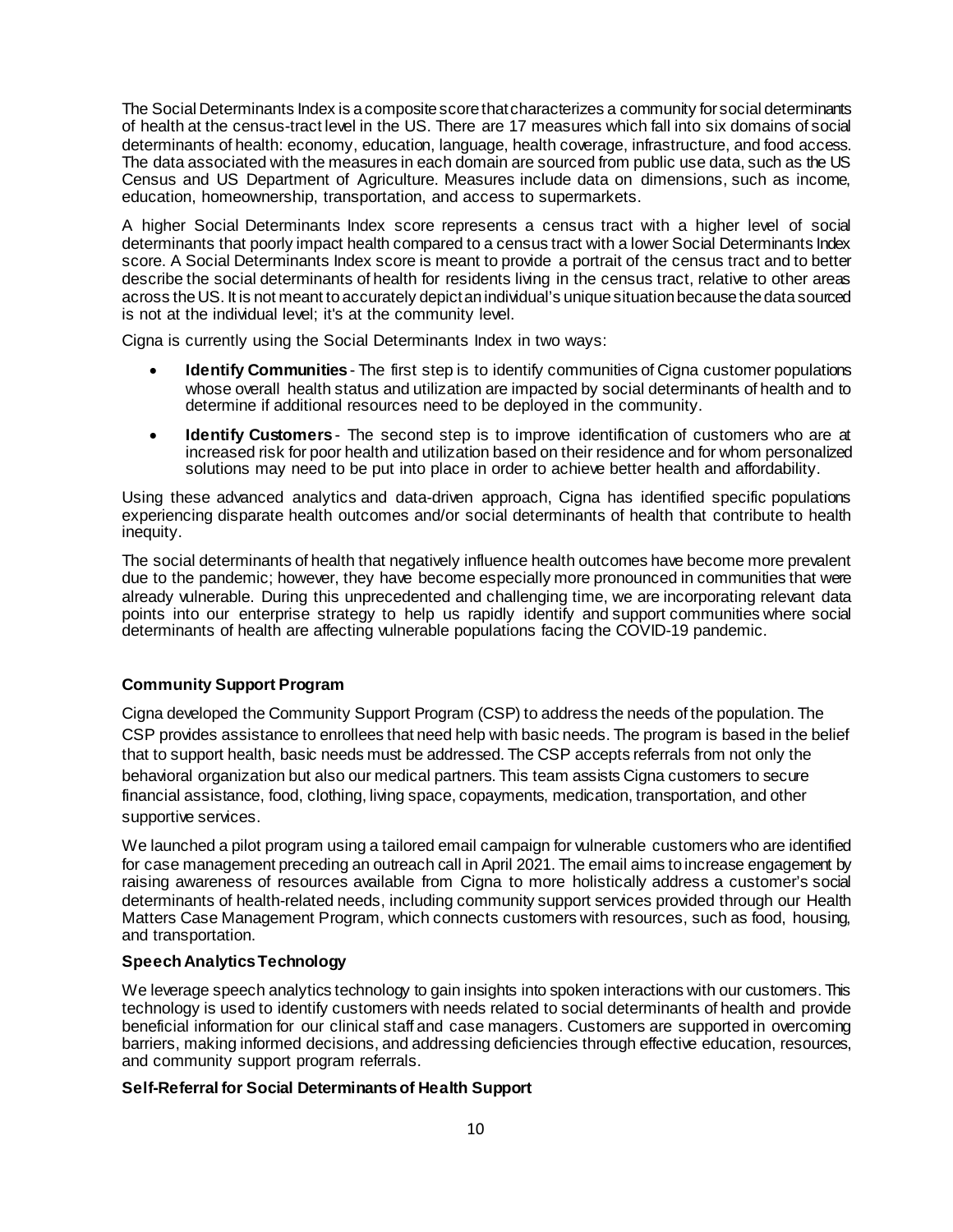Cigna has partnered with the vendor findhelp (formerly named Aunt Bertha), a social care network available to Cigna staff and network providers to help customers locate local resources during a crisis. This navigation tool is now available directly to customers at the following link: Coronavirus (COVID-19) Resource Center | [Cigna.](https://www.cigna.com/coronavirus/) Cigna also refers clients to 2-1-1 as an additional resource to support unmet social needs.

### **Digital Divide Pilot**

Cigna is also actively working to remove the digital divide and close gaps. For example, in a current pilot in Memphis and Los Angeles, we are partnering with wireless carriers to remove any data or minute limits so we can positively impact health outcomes, engagement, and reduce avoidable costs for those impacted populations. This will help achieve greater access to health care and health information without fear of unknown or unexpected financial penalties and the ability to access care and information where and when they need it, thus removing barriers around work schedule, childcare, and transportation.

# **Element 5 – Satisfaction Assessments**

Satisfaction is assessedthrough evaluation of survey data and complaint information. Satisfaction surveys are designed to assess satisfaction with the organization's services. Survey data are used for continuous quality improvement in several key areas: 1) to establish benchmarks and monitor national and local performance, 2) to assess overall levels of satisfaction as an indication of whether the organization is meeting individual expectations, 3) toassess service performance in comparison to competitors, 4) to assess medicalmanagement program customer andprovider satisfaction levels and 5) to assess the quality and accuracy of benefit information provided on the organization(s) web sites.

#### Customer/ Enrollee Satisfaction

An assessment of satisfaction is performed at least annually. Results are summarized by product customer market/region and nationally. These results are reviewed by the appropriate quality committee to identify areas for improvement. Action Plans are created accordingly based on findings.

Case Management Satisfaction surveys, which include various specialty programs, are distributed upon closure of a case management case. Results are trended for evaluation against an internal benchmark/goal, at the program and national levels. Results are reviewed by the appropriate committees.

# **Element 6 – Communication with Members**

To ensure that our customers fully utilize their health care benefits, Cigna provides each customer an enrollment packet that contains, among other things, a Summary of Benefits Coverage form (SBC) and a West Virginia supplement to the SBC, a Certificate, and Participating Provider information. This information guides the customer through activities such as how to access covered services (including emergency, nonemergency and specialty care); procedures for providing and approving emergency and non-emergency medical care; the process for choosing and changing network providers; benefits covered (including services offered through the preventive care benefit and extent of specialty medical services covered, such as, physical therapy, occupational therapy and rehabilitation services); special programs; and how to pursue an appeal of an adverse benefit decision or file a complaint. Information can also be accessed on Cigna's website at [www.cigna.com](http://www.cigna.com/) or [www.mycigna.com.](http://www.mycigna.com/)

Selection of a Primary Care Provider: Some plans may require the designation of a primary care provider. Customers have the right to designate any primary care provider who participates in the network and who is available to accept customer or customer's family members. Until the customer makes this designation, Cigna will designate one for the customer. For information on how to select a primary care provider, and for a list of the participating primary care providers, visit [www.mycigna.com](http://www.mycigna.com/) or contact customer service at the phone number listed on the Customer ID card. For children, you may designate a pediatrician as the primary care provider.

Notice Regarding Provider Directories and Provider Networks: A list of network providers is available to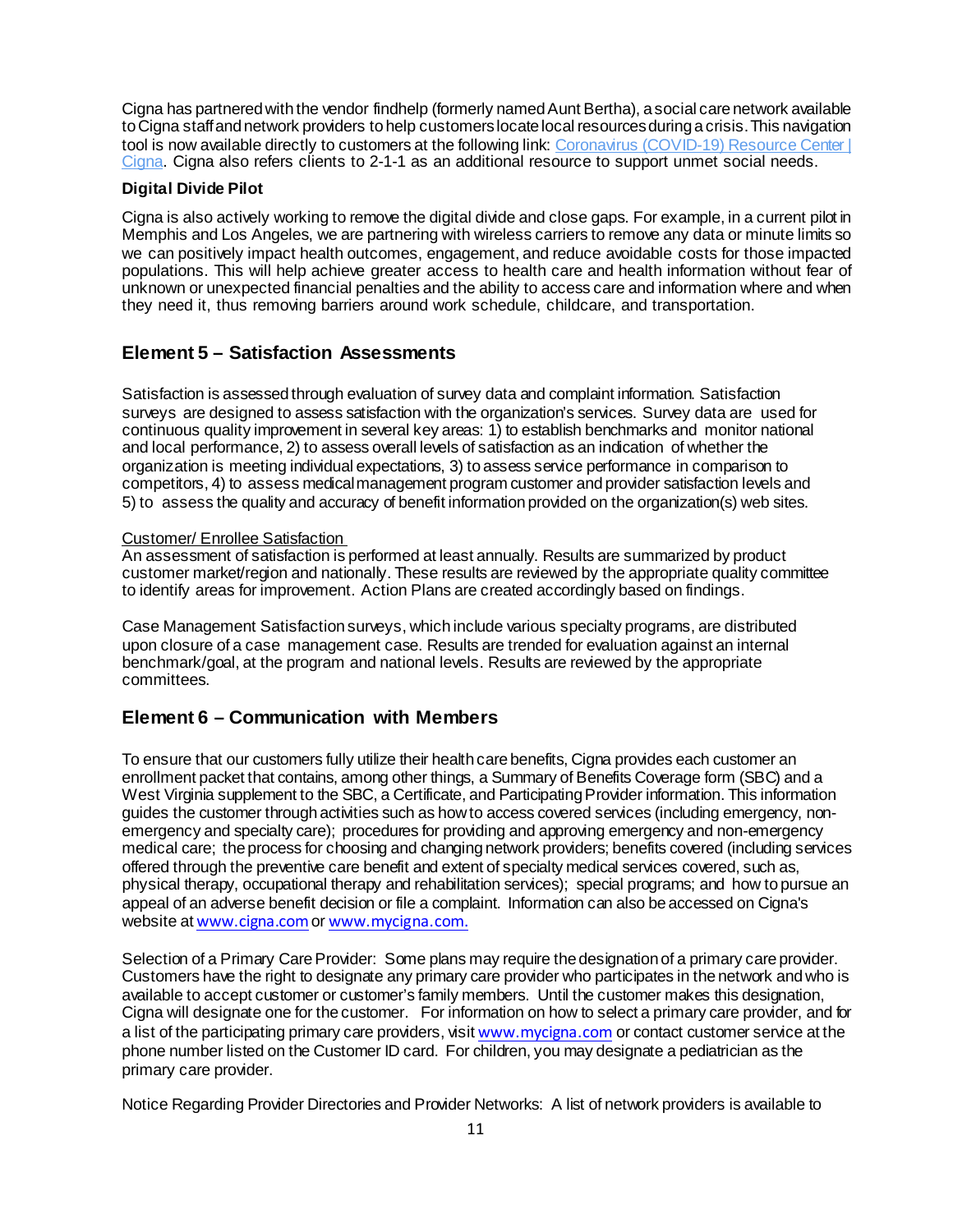customers without charge by visiting the website or by calling the phone number on the customer ID card. The network consists of providers, including hospitals, of varied specialties as well as general practice, affiliated or contracted with Cigna or an organization contracting on its behalf. Provider directories include information about the processes used to update provider directories.

# **Element 7 – Coordination Activities**

# **Medical Continuity and Coordination of Care**

To facilitate continuous and appropriate care for individuals,and to strengthen industry-wide continuity and coordination of care among health care professionals, the quality program monitors, assesses, and may identify opportunities for individuals or healthcare professionals to take action andimprove upon continuity and coordination of care across health care network settings and transitions in those settings. Assessment of continuity and coordination of care collaboration may include, but is not limited to, measurement of the following as demonstrated throughthe use of surveys, committeediscussions reflected in minutes, medical record review, and data analysis. Examples of monitoring may include:

- Exchange of information inan effective, timely and confidential manner.
- Notification and movement of individuals from a terminated practitioner.
- Monitoring of individuals who qualify for continued access to a practitioner terminated for other than quality reasons.
- Encouraging individuals to forward copies of their medical records to their new primary care physicianwhen PCP changes are made.

# **Behavioral and Medical Continuity and Coordination of Care**

To facilitate continuity and coordination of care for individuals among behavioral and medical health care professionals, Cigna, in collaboration with our behavioral health partners, fosters and supports programs which monitor continuity and coordination of behavioral care through assessment of one or more of the following:

- Appropriate communication between behavioral and medical practitioners.
- Appropriate health care professional screening, treatment and referral of behavioral health disorders commonly seen in primary care.
- Evaluation of the appropriate uses of psychopharmacological medications.
- Management of treatment access and follow-up for individuals with coexisting medical and behavioral health disorders.
- Implementation of a primary or secondary behavioral health preventive program.

## **Case Management Identification**

The Utilization and Case Management programs identify consumers with potential or predictable risk for needing extensive services andcoordinationof care services. Referral sources include Medical Directors, matrix partners, such as claim administrators, clients, disease management, the Health Information Line, the Health Advisor Program,the individual/family/caregiver, health care professionals and through the use of internal predictive modeling tools. Cases identified for complex or specialty case management are screened for the potential for assistance and impact. Cases that require intensive coordination or education toachieve optimal medical outcome are accepted into the Case Managementprogram.

## **Case Management Program Definition, Goals& Purpose**

Cigna's casemanagement program is collaborative in nature, delivered telephonically, and includes a process for assessment, planning, facilitation, coordination and advocacy for individuals enrolled in the program. The populations served by the program are individuals with complex medical needs beyond the scope of our short term, wellness, chronic condition support, or advocacy programs, or an individual with a diagnosis that falls withinscope of one of the Specialty CaseManagement programs listed below. The overall goal of the program is to promote the achievementof optimal functional and medical outcomes and to help individuals avoid preventable hospital readmissions whenever possible. Over the past several years, multiple studies have shown that patients who understand and adhere to the treatment plan prescribedby their doctor experiencea reductionin acute events and subsequent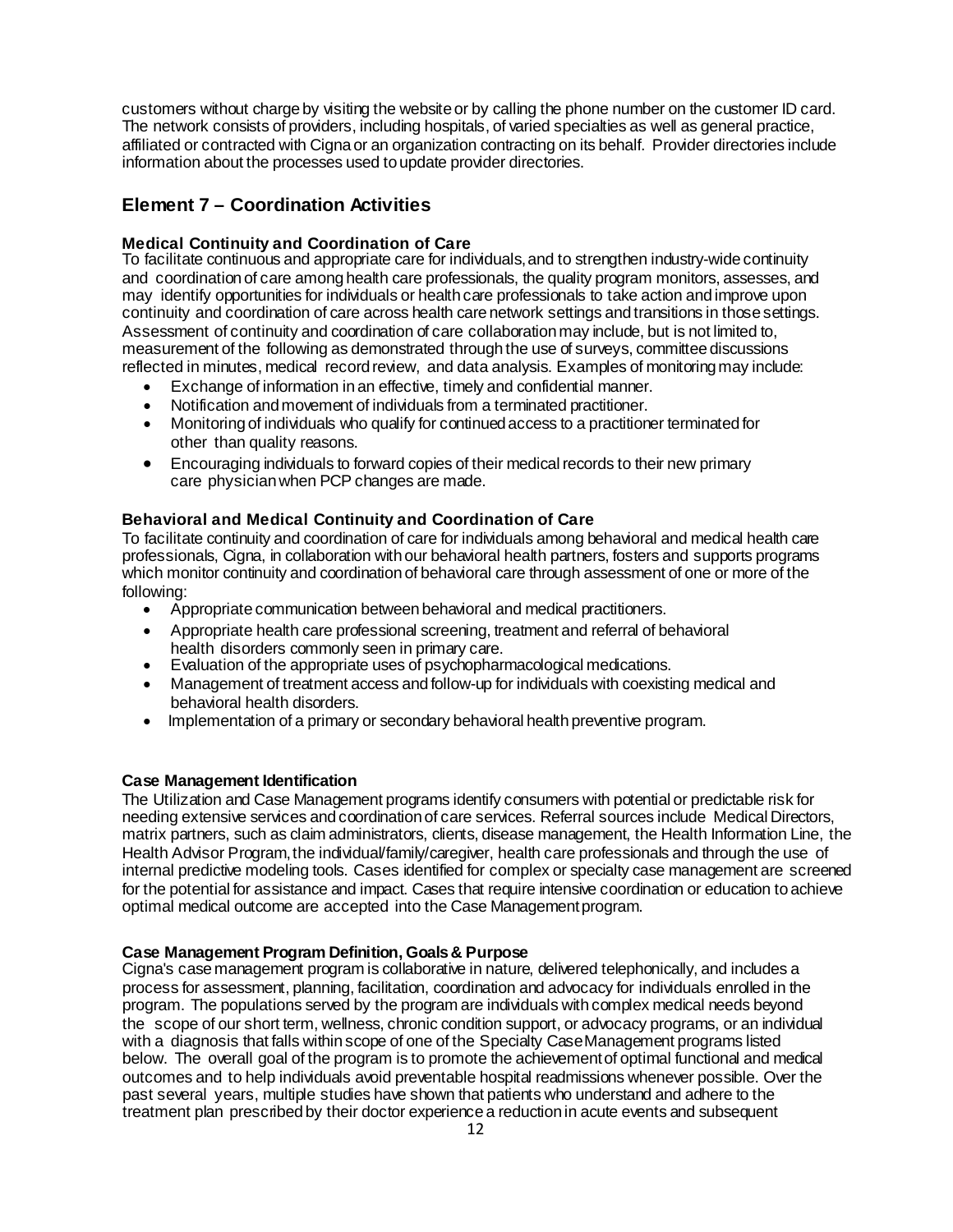hospitalizations. The goals of Cigna's Case Managers include helping individuals achieve optimal clinical outcomes and avoid hospital readmissions whenever possible.

The Case Management Program integrates with other Cigna programs such as Wellness and Behavioral based on the individual needs of the customer and the customer's benefit structure.

#### **Case Management Process**

The case manager collaboratively works with the individual, the treatment team and health care professionals. They advocate for the individual and the family, within the framework of available benefits and scope of the program delivery. This may include educating the individual and health care professionals on available benefit options toassist in maximizing available benefits, working to ensure access to appropriate services, providing clinical education toenhance the individual's understanding and management of their clinical situation and completing assessments to evaluate and ensure consumer safety. The case management process includes:

- An introduction, disclosure, and consent process, including educationon theindividual's rights under case management.
- A comprehensive initial assessment that includes health status, clinical and medication history, activities of daily living, mental status/cognitive functions,life planning activities, cultural/linguistic needs, preferences or limitations, caregiver resources and available benefits.
- During their initial (andsubsequent) assessments, Cigna's case managers use evidencebased assessment tools to address thefollowing topics, all of which are significant in helping to avoid readmissions:
	- $\circ$  Confirmation that the individual has a follow-up appointment scheduled with his or her doctor within two weeks of discharge.
	- o Helping the individual understand and recognize the signs and symptoms that need attention and what to do if any of these occurs and document in a written self- management plan or "sick-day" plan.<br>Medication reconciliation that includes confirmation of medication compliance – prescribed
	- <sup>o</sup> Medication reconciliation that includes confirmation of medication compliance prescribed medications have been filled and the individual is taking them strictly according to directions
	- o Validation that any requiredDME or homehealthservices is in place.
	- $\circ$  Identification of the root cause(s) that may lead to readmission so that the case manager can work to alleviate it/them.
- Development of a management plan with patient centric, prioritized, measurable goals in collaboration with individual, family, and the individual's treatment team.
- Identification of potential barriers to the plan.
- Confirmation and communication of the management withthe individual, caregiver, family, the treatment team or other health care professionals.
- Follow-up scheduling to enable monitoring of the individual's medical, safety, and educational needs.
- Periodic evaluation of barriers to achievement of the management plan goals and update, as needed.
- Coordination/facilitation of referral, care and/or services required by the individual, within the scope of the benefit plan and/or contractual agreement with the client.
- Closure of file when the individual's management plan goals have been achieved or the individual is no longer eligible to receive services, and initiate communication to the appropriate parties to ensure continuity of care.
- Generation of a program satisfaction survey.

### **SpecialtyCase Management**

Case managers with special expertise and training in a therapeutic area deliver specialty case management services. They work collaboratively with specialty physician leads as a team to enhance care coordination, address gaps in care and help individuals be informed, active participants in the health care process. These specialized resources adhere tothe same casemanagement process noted above, and focus on high impact conditions that have proven to be at risk for complications and subsequent high health care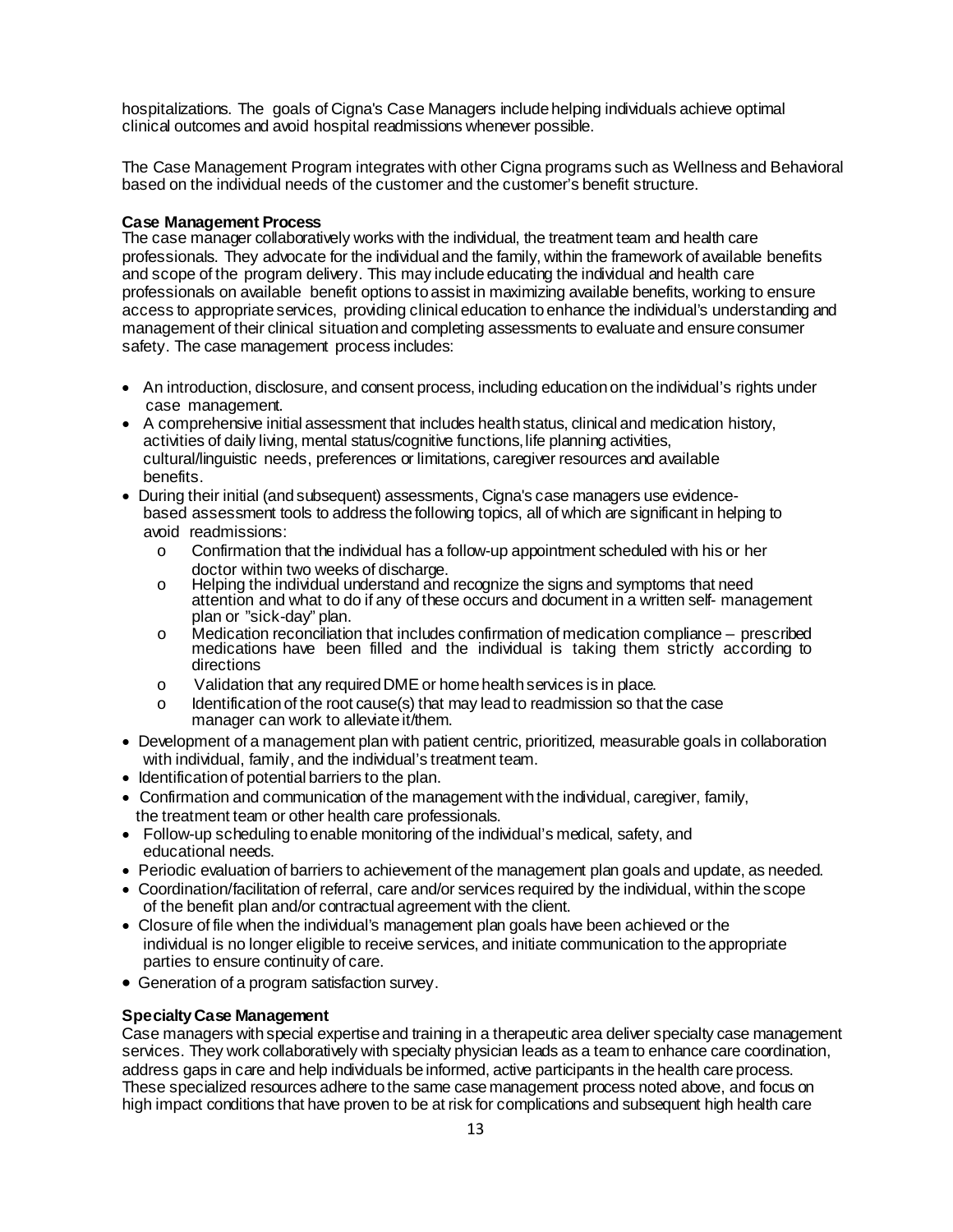utilization. The specialized team goals are to facilitate access to appropriate services in order to improve the medical outcomes for these individuals, and, thereby, decrease utilization and cost. Specialty Case Management Services are availabledepending upon contract terms and may include the following specialties:

- Transplant
- Neonate
- Oncology
- High Risk Maternity

#### **Chronic Conditions Management Program**

Cigna's chronic condition management program is a person-centered health solution for individuals with chronic illness. Our whole-person coaching approach enables identified customers to use a personalized online program or to connect with a coach. Cigna's customer health engagement solution integrates the latest insights and practices of the sociology of engagement, motivation and rewarding behavior change with the latest in health tools and technology. The integration of information identifies customer's health and wellness opportunities and engages them in programs, products and services that will help meet those opportunities. Coaches can also refer an individual to case management based on the needs/benefits of the customer.

#### **Well Informed Program – Gaps in Care**

The Well Informed program is designed to identify gaps in care that occur when individuals do not receive or adhere to care that is consistent with established medical and behavioral guidelines for prevention or treatment. Using clinical rule-based software, together with our integrated medical, behavioral, pharmacy, and lab data, potential gaps are identified at an individual level on a monthly basis. A select number of gaps are then communicated to providers and individuals.

Customers identified for case management may be referred to behavioral health management, pharmacy or other programs, to ensure access to appropriate care, settings, and providers, based on the enrollee's needs and their plan benefits.

#### **Behavioral and Complex Case Management Programs & Specialty Case Management**:

Complex case management activities and resources are updated to address customer characteristics and needs, as necessary, to include programming that meets the needs of children and adolescents, individuals with disabilities, and/or serious and persistent mental illness and substance use conditions.

Cigna's behavioral Case Management Program also relies on collaborative relationships with enrollees and providers of care, advocating for enrollee needs within the framework of available benefits. The goal of behavioral Complex Case Management and Coaching is to identify, enroll and engage individuals in treatment and to improve treatment and medication adherence. For the assessment and treatment of behavioral conditions, Cigna adopts best practice, evidence-based, clinical practice guidelines from recognized national professional organizations.

Behavioral Complex Case Management facilitates diagnosis-based, focused, readmission avoidance activities and identifies consumers with potential or predictable risk for needing extensive services, coordination of care, and enrollee safety. Those who require intensive coordination or education to achieve optimal medical outcomes are accepted into the Behavioral Complex Case Management Program. The Behavioral Complex Case Management Program is integrated with the services provided by professionals and facilities involved in the enrollee's behavioral health care.

Specialty Complex Case Management/Coaching - Case Managers with specialized expertise in a therapeutic area deliver specialty case management services. Case Management team rounds and regular department meetings, leverage multi-disciplinary expertise, including those of licensed psychiatrists, to enhance care coordination, address gaps in care and help individuals to be informed, active participants in the health care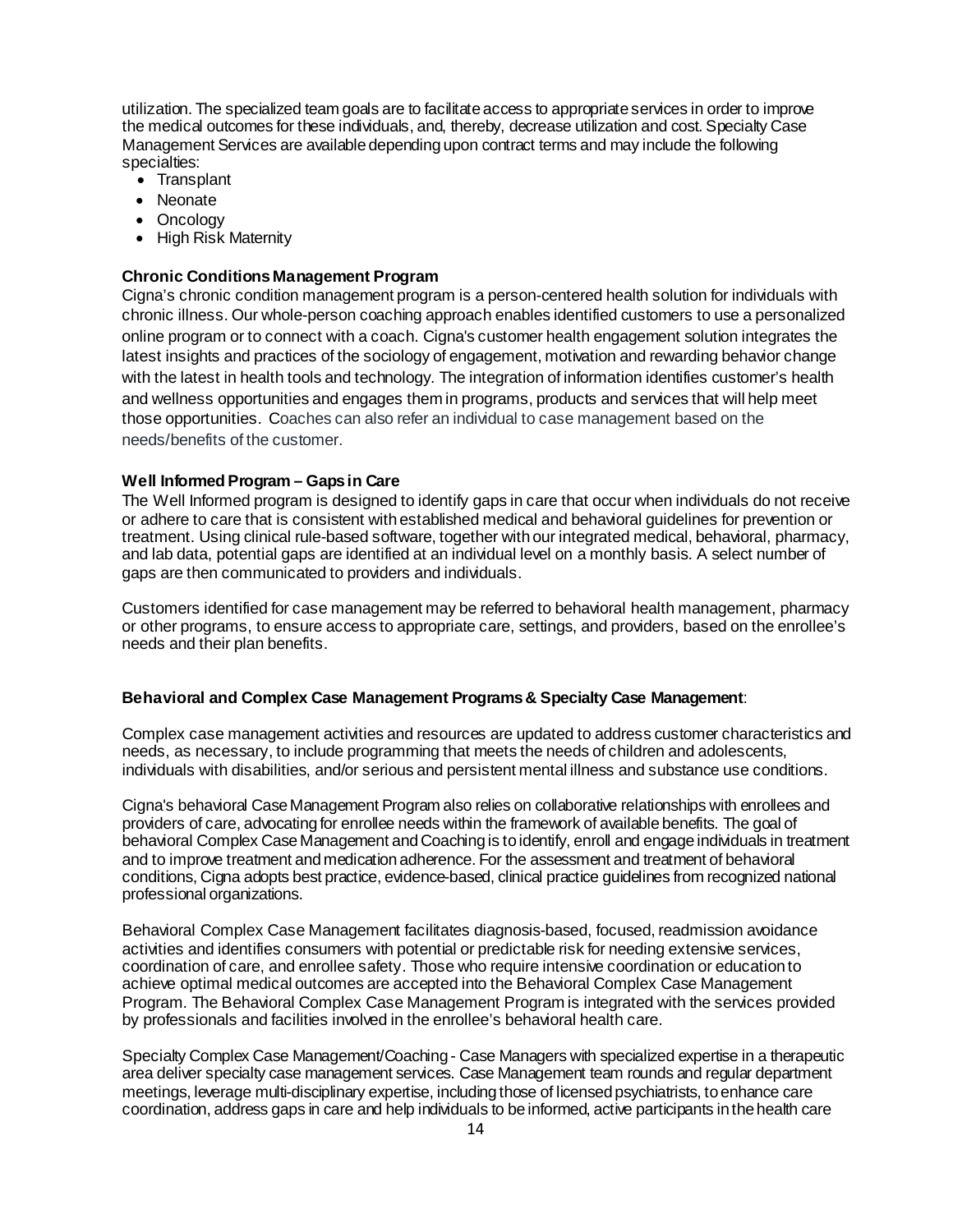process. These specialized resources focus on high impact conditions that have proven complications and subsequent high health care utilization to facilitate access to appropriate services and improve outcomes for these individuals.

Behavioral Health developed the following Behavioral Health Case Management Programs to address the needs of the population:

- Intensive Behavioral Case Management
- Coaching and Support for Parents & Families (0-17 ages)
- Substance Use Disorders
- The Eating Disorders Specialty Case Management Program
- Opioid & Pain Management Program
- Autism Specialty Care Management Program

# **Element 8 – Continuity of Care**

In the event that a health care professional leaves the Cigna network, the organization is required to notify affected individuals and assist them with either transitioning to a contracted provider or applying for Continuity of Care (COC). Continuity of Care (COC) is a process that enables a customer to continue services with a terminated health care professional in certain circumstances for a period of up to 90 days or a timeframe mandated by state law. Terminated providers may include primary care physicians or specialty care physicians.

To quality for Continuity of Care approval, a customer would have had one (1) or more visits to a health care professional in the last 12 months. This process allows customers that are currently in active treatment or in their second of third trimester of pregnancy to safely complete medical course of treatment. Requests for Continuity of Care should be made within 30 days of the health care professional's termination date. Continuity of Care forms are available to customers and specialty care professionals on www.Cigna.com. Customers or their specialty care physicians are able to access the Continuity of Care form and complete it.

Cigna utilizes a standard set of letters to notify Affected Individuals that the health care professional they have seen will no longer be participating with Cigna. For members within an inpatient facility coverage will be extended until discharge from the inpatient facility. The letter informs impacted individuals how to obtain a Continuity of Care Request Form for their health care professional. The time frame for notification to the Affected Individual is based on state-specific mandates. If a specific state does not have a requirement, the Cigna standard is to notify the Affected Individual at least 30 calendar days prior to the termination date.

Cigna provider contracts include a provision that either party may terminate the agreement with proper notice. The provider contracts also include provisions regarding a provider's obligation to continue services after termination in some circumstances and also include limitations on billing participants.

Provider contracts between Cigna and participating providers include a hold harmless provision that state a covered person should not be liable, under any circumstance, for money owed to participating providers by the plan and that in no event a participating provider collect or attempt to collect from a covered person any money owed to the provider by Cigna.

| <b>West Virginia Provider Ratios</b> |                          |  |  |  |  |  |  |  |  |  |  |
|--------------------------------------|--------------------------|--|--|--|--|--|--|--|--|--|--|
| Provider Type                        | Ratio                    |  |  |  |  |  |  |  |  |  |  |
| Primary Care Physician               | 1 for every 500 members  |  |  |  |  |  |  |  |  |  |  |
| Pediatrician                         | 1 for every 250 members  |  |  |  |  |  |  |  |  |  |  |
| Obstetrics/Gynecology                | 1 for every 1000 members |  |  |  |  |  |  |  |  |  |  |
| Specialist                           | 1 for every 2000 members |  |  |  |  |  |  |  |  |  |  |

## **Appendix A:**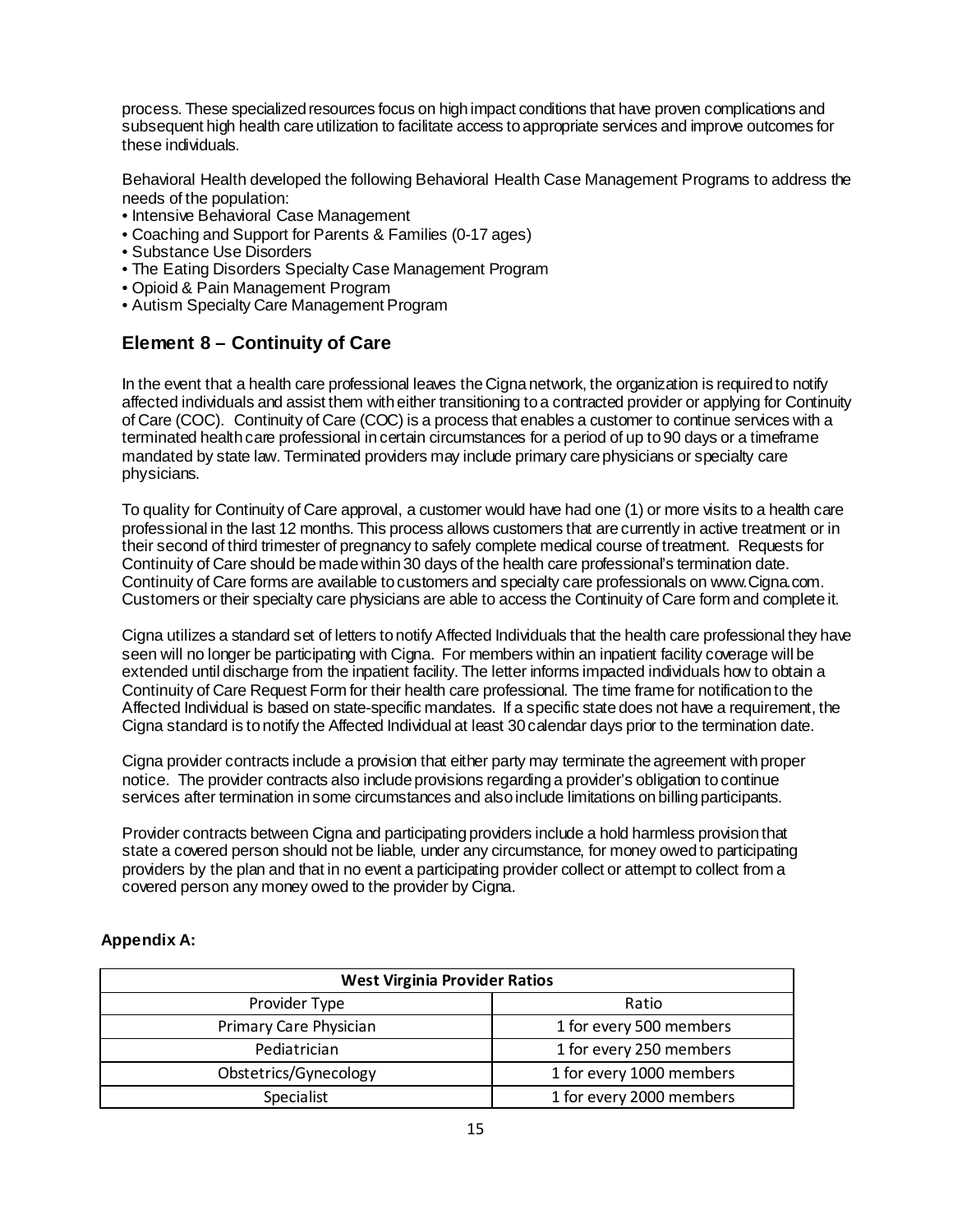| <b>West Virginia Travel Distance Standards</b>                                                                                                                                                                                                                                                                                                                                                                                                           |                                                                 |  |  |  |  |  |  |  |  |  |  |
|----------------------------------------------------------------------------------------------------------------------------------------------------------------------------------------------------------------------------------------------------------------------------------------------------------------------------------------------------------------------------------------------------------------------------------------------------------|-----------------------------------------------------------------|--|--|--|--|--|--|--|--|--|--|
| <b>Specialty</b>                                                                                                                                                                                                                                                                                                                                                                                                                                         | <b>Travel Time/Distance</b>                                     |  |  |  |  |  |  |  |  |  |  |
| At least two of each of the following:<br>Allergists<br>Audiologists<br>Cardiologists<br>Dentist for Pediatric only                                                                                                                                                                                                                                                                                                                                      | 30 minutes travel time from member<br>residence and/or 25 miles |  |  |  |  |  |  |  |  |  |  |
| At least two of each of the following:<br>Dermatologists<br><b>General Surgery</b><br>Gastroenterologists<br>Neurologists<br>Occupational Therapy<br>Oncologists<br><b>OB/GYNs and/or Nurse Midwives</b><br>Ophthalmologists<br>Orthopedic<br>Orthopedic Surgeons<br>Otolaryngologist/Otorhinolaryngologic<br>Pediatric or Age appropriate Primary Care<br>Physicians (PCPs)<br><b>Physical Therapy Primary Care Physicians</b><br>(PCPs) Pulmonologists | 30 minutes travel time from member<br>residence and/or 25 miles |  |  |  |  |  |  |  |  |  |  |
| At least one of each of the following:<br>Anesthesiology<br>Chiropractic<br><b>Dialysis</b><br>Durable Medical Equipment (DME)<br>Endocrinology<br>Hematology<br>Home Health Services<br>Laboratory<br>Nephrology<br>Neurosurgery<br>Orthotics/Prosthetics<br>Pathology<br>Plastic surgery<br>Podiatry<br>Radiology Services<br>Thoracic Surgery<br>Urology                                                                                              | 30 minutes travel time from member<br>residence and/or 25 miles |  |  |  |  |  |  |  |  |  |  |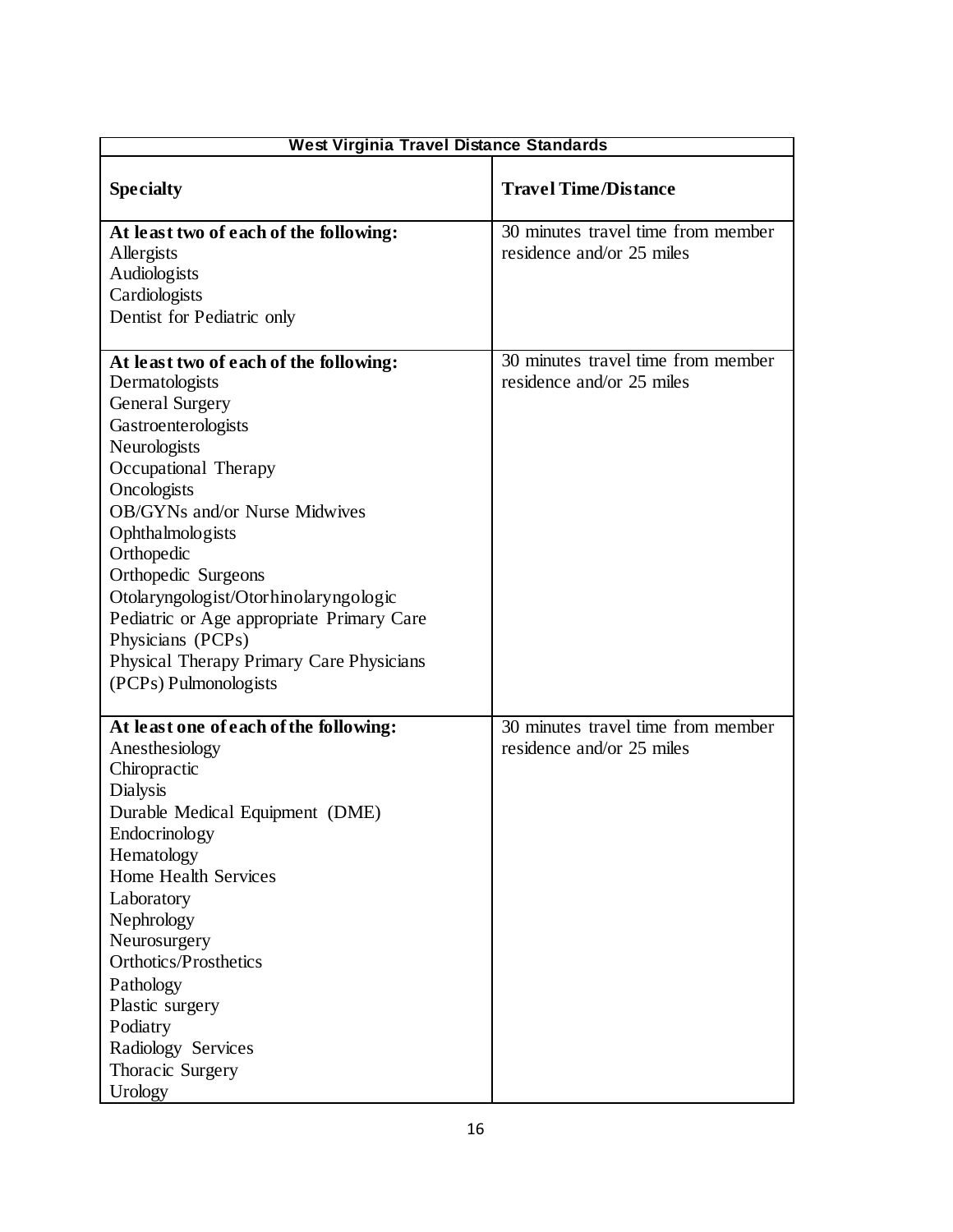| At least one of each of the following for          | 60 minutes travel time from member |
|----------------------------------------------------|------------------------------------|
| Pediatric:                                         | residence and/or 45 miles          |
| Oral Surgeon                                       |                                    |
| Orthodontist                                       |                                    |
| At least two of each of the following behavioral   | 60 minutes travel time from member |
| health providers:                                  | residence and/or 45 miles          |
| Psychologists                                      |                                    |
| Psychiatrists                                      |                                    |
| Licensed Independent Clinical Social Worker        |                                    |
|                                                    |                                    |
|                                                    |                                    |
| At least one of each of the following:             | 45 minutes travel time from member |
| <b>Hospital Access</b>                             | residence and/or 30 miles          |
| Hospital with the following Tertiary Services      |                                    |
| Access: Acute care services to pediatric patients  |                                    |
| in medical and surgical units;                     |                                    |
| Obstetric services; and                            |                                    |
| Neo-natal intensive care unit                      |                                    |
|                                                    |                                    |
| <b>Behavioral Health (Substance Use Disorder):</b> | 60 minutes travel time from member |
| <b>Outpatient SUD Provider</b>                     | residence and/or 45 miles          |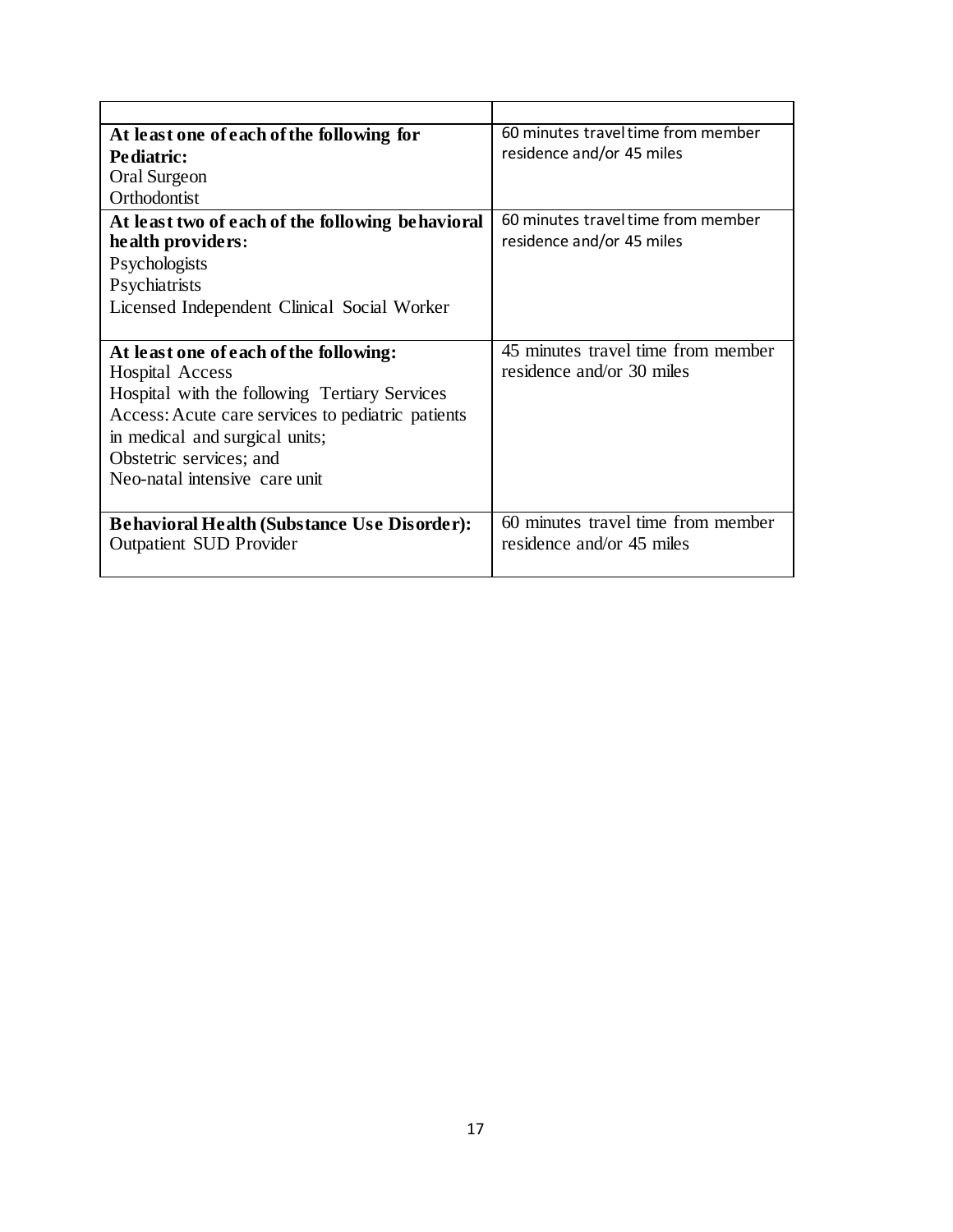### Appendix B

#### **Cigna OAP Network: Providers by Provider Type and by County Table**

| County             | <b>PCP</b>                | Obstetricians,<br>Gynecologists,<br><b>OBGYN</b> | Pediatricians             | Behavioral Health,<br><b>Mental Health and</b><br><b>Substance Abuse</b><br><b>Disorder Providers</b> | <b>Hospitals</b> | Emergency  | <b>Urgent Care</b><br><b>Facilities</b> | Behavioral Health,<br><b>Mental Health and</b><br><b>Substance Abuse</b><br><b>Disorder Facilities</b> |  |  |  |  |
|--------------------|---------------------------|--------------------------------------------------|---------------------------|-------------------------------------------------------------------------------------------------------|------------------|------------|-----------------------------------------|--------------------------------------------------------------------------------------------------------|--|--|--|--|
|                    | <b>Count of Providers</b> | <b>Count of Providers</b>                        | <b>Count of Providers</b> | <b>Count of Providers</b>                                                                             | Count            | Count      | Count                                   | Count                                                                                                  |  |  |  |  |
| Barbour            | Yes                       | Yes                                              |                           | Yes                                                                                                   | Yes              | Yes        |                                         |                                                                                                        |  |  |  |  |
| <b>Berkeley</b>    | Yes                       | Yes                                              | Yes                       | Yes                                                                                                   | Yes              | Yes        | Yes                                     | Yes                                                                                                    |  |  |  |  |
| Boone              | Yes                       | Yes                                              | Yes                       | Yes                                                                                                   | Yes              | Yes        |                                         |                                                                                                        |  |  |  |  |
| <b>Braxton</b>     | Yes                       | Yes                                              | Yes                       | Yes                                                                                                   | Yes              | Yes        |                                         | Yes                                                                                                    |  |  |  |  |
| <b>Brooke</b>      | Yes                       | Yes                                              | Yes                       | Yes                                                                                                   | Yes              | Yes        |                                         |                                                                                                        |  |  |  |  |
| Cabell             | Yes                       | Yes                                              | Yes                       | Yes                                                                                                   | Yes              | Yes        | Yes                                     | Yes                                                                                                    |  |  |  |  |
| Calhoun            | Yes                       |                                                  | Yes                       |                                                                                                       | Yes              | Yes        |                                         |                                                                                                        |  |  |  |  |
| Clay               | Yes                       | Yes                                              | Yes                       | Yes                                                                                                   |                  |            |                                         |                                                                                                        |  |  |  |  |
| Doddridge          | Yes                       |                                                  | Yes                       | Yes                                                                                                   |                  |            |                                         |                                                                                                        |  |  |  |  |
| Fayette            | Yes                       | Yes                                              | Yes                       | Yes                                                                                                   | Yes              | Yes        | Yes                                     | Yes                                                                                                    |  |  |  |  |
| Gilmer             | Yes                       |                                                  | Yes                       | Yes                                                                                                   |                  |            |                                         |                                                                                                        |  |  |  |  |
| Grant              | Yes                       | Yes                                              | Yes                       |                                                                                                       | Yes              | Yes        |                                         | Yes                                                                                                    |  |  |  |  |
| Greenbrier         | Yes                       | Yes                                              | Yes                       | Yes                                                                                                   | Yes              | Yes        | Yes                                     | Yes                                                                                                    |  |  |  |  |
| Hampshire          | Yes                       | Yes                                              | Yes                       | Yes                                                                                                   | Yes              | Yes        |                                         |                                                                                                        |  |  |  |  |
| Hancock            | Yes                       | Yes                                              | Yes                       | Yes                                                                                                   | Yes              | Yes        | Yes                                     |                                                                                                        |  |  |  |  |
| Hardy              | Yes                       | Yes                                              | Yes                       | Yes                                                                                                   |                  |            |                                         |                                                                                                        |  |  |  |  |
| Harrison           | Yes                       | Yes                                              | Yes                       | Yes                                                                                                   | Yes              | Yes        | Yes                                     | Yes                                                                                                    |  |  |  |  |
| Jackson            | Yes                       | Yes                                              | Yes                       | Yes                                                                                                   | Yes              | Yes        |                                         |                                                                                                        |  |  |  |  |
| Jefferson          | Yes                       | Yes                                              | Yes                       | Yes                                                                                                   | Yes              | Yes        |                                         |                                                                                                        |  |  |  |  |
| Kanawha            | Yes                       | Yes                                              | Yes                       | Yes                                                                                                   | Yes              | Yes        | Yes                                     | Yes                                                                                                    |  |  |  |  |
| Lewis              | Yes<br>Yes                | Yes                                              | Yes<br>Yes                | Yes<br>Yes                                                                                            | Yes              | Yes        |                                         |                                                                                                        |  |  |  |  |
| Lincoln            | Yes                       | Yes                                              | Yes                       | Yes                                                                                                   |                  |            |                                         |                                                                                                        |  |  |  |  |
| Logan              |                           | Yes                                              | Yes                       |                                                                                                       | Yes              | Yes        | Yes                                     |                                                                                                        |  |  |  |  |
| Marion<br>Marshall | Yes<br>Yes                | Yes<br>Yes                                       | Yes                       | Yes<br>Yes                                                                                            | Yes<br>Yes       | Yes<br>Yes | Yes<br>Yes                              |                                                                                                        |  |  |  |  |
| Mason              | Yes                       | Yes                                              | Yes                       | Yes                                                                                                   | Yes              | Yes        |                                         |                                                                                                        |  |  |  |  |
| McDowell           | Yes                       | Yes                                              | Yes                       | Yes                                                                                                   | Yes              | Yes        |                                         |                                                                                                        |  |  |  |  |
| Mercer             | Yes                       | Yes                                              | Yes                       | Yes                                                                                                   | Yes              | Yes        | Yes                                     | Yes                                                                                                    |  |  |  |  |
| Mineral            | Yes                       | Yes                                              | Yes                       | Yes                                                                                                   | Yes              | Yes        |                                         |                                                                                                        |  |  |  |  |
| Mingo              | Yes                       |                                                  | Yes                       | Yes                                                                                                   |                  |            |                                         | Yes                                                                                                    |  |  |  |  |
| Monongalia         | Yes                       | Yes                                              | Yes                       | Yes                                                                                                   | Yes              | Yes        | Yes                                     | Yes                                                                                                    |  |  |  |  |
| Monroe             | Yes                       |                                                  | Yes                       | Yes                                                                                                   |                  |            |                                         |                                                                                                        |  |  |  |  |
| Morgan             | Yes                       | Yes                                              | Yes                       | Yes                                                                                                   | Yes              | Yes        |                                         |                                                                                                        |  |  |  |  |
| Nicholas           | Yes                       | Yes                                              | Yes                       | Yes                                                                                                   | Yes              | Yes        | Yes                                     |                                                                                                        |  |  |  |  |
| Ohio               | Yes                       | Yes                                              | Yes                       | Yes                                                                                                   | Yes              | Yes        | Yes                                     | Yes                                                                                                    |  |  |  |  |
| Pendleton          | Yes                       |                                                  | Yes                       |                                                                                                       |                  |            |                                         | Yes                                                                                                    |  |  |  |  |
| Pleasants          | Yes                       |                                                  | Yes                       | Yes                                                                                                   |                  |            |                                         |                                                                                                        |  |  |  |  |
| Pocahontas         | Yes                       | Yes                                              | Yes                       | Yes                                                                                                   | Yes              | Yes        |                                         |                                                                                                        |  |  |  |  |
| Preston            | Yes                       | Yes                                              | Yes                       | Yes                                                                                                   | Yes              | Yes        | Yes                                     |                                                                                                        |  |  |  |  |
| Putnam             | Yes                       | Yes                                              | Yes                       | Yes                                                                                                   | Yes              | Yes        | Yes                                     |                                                                                                        |  |  |  |  |
| Raleigh            | Yes                       | Yes                                              | Yes                       | Yes                                                                                                   | Yes              | Yes        | Yes                                     | Yes                                                                                                    |  |  |  |  |
| Randolph           | Yes                       | Yes                                              | Yes                       | Yes                                                                                                   | Yes              | Yes        | Yes                                     |                                                                                                        |  |  |  |  |
| Ritchie            | Yes                       |                                                  | Yes                       |                                                                                                       |                  |            |                                         |                                                                                                        |  |  |  |  |
| Roane              | Yes                       |                                                  | Yes                       |                                                                                                       | Yes              | Yes        |                                         |                                                                                                        |  |  |  |  |
| <b>Summers</b>     | Yes                       | Yes                                              | Yes                       | Yes                                                                                                   | Yes              | Yes        | Yes                                     |                                                                                                        |  |  |  |  |
| Taylor             | Yes                       |                                                  | Yes                       | Yes                                                                                                   | Yes              | Yes        |                                         |                                                                                                        |  |  |  |  |
| Tucker             | Yes                       | Yes                                              |                           | Yes                                                                                                   |                  |            |                                         | Yes                                                                                                    |  |  |  |  |
| Tyler              | Yes                       |                                                  |                           |                                                                                                       | Yes              | Yes        | Yes                                     |                                                                                                        |  |  |  |  |
| Upshur             | Yes                       | Yes                                              | Yes                       | Yes                                                                                                   | Yes              | Yes        |                                         |                                                                                                        |  |  |  |  |
| Wayne              | Yes                       | Yes                                              | Yes                       | Yes                                                                                                   | Yes              | Yes        |                                         | Yes                                                                                                    |  |  |  |  |
| Webster            | Yes                       | Yes                                              | Yes                       | Yes                                                                                                   | Yes              | Yes        |                                         |                                                                                                        |  |  |  |  |
| Wetzel             | Yes                       |                                                  | Yes                       |                                                                                                       | Yes              | Yes        |                                         |                                                                                                        |  |  |  |  |
| Wirt               | Yes                       |                                                  | Yes                       |                                                                                                       |                  |            |                                         |                                                                                                        |  |  |  |  |
| Wood               | Yes                       | Yes                                              | Yes                       | Yes                                                                                                   | Yes              | Yes        | Yes                                     | Yes                                                                                                    |  |  |  |  |
| Wyoming            | Yes                       |                                                  | Yes                       |                                                                                                       |                  |            |                                         |                                                                                                        |  |  |  |  |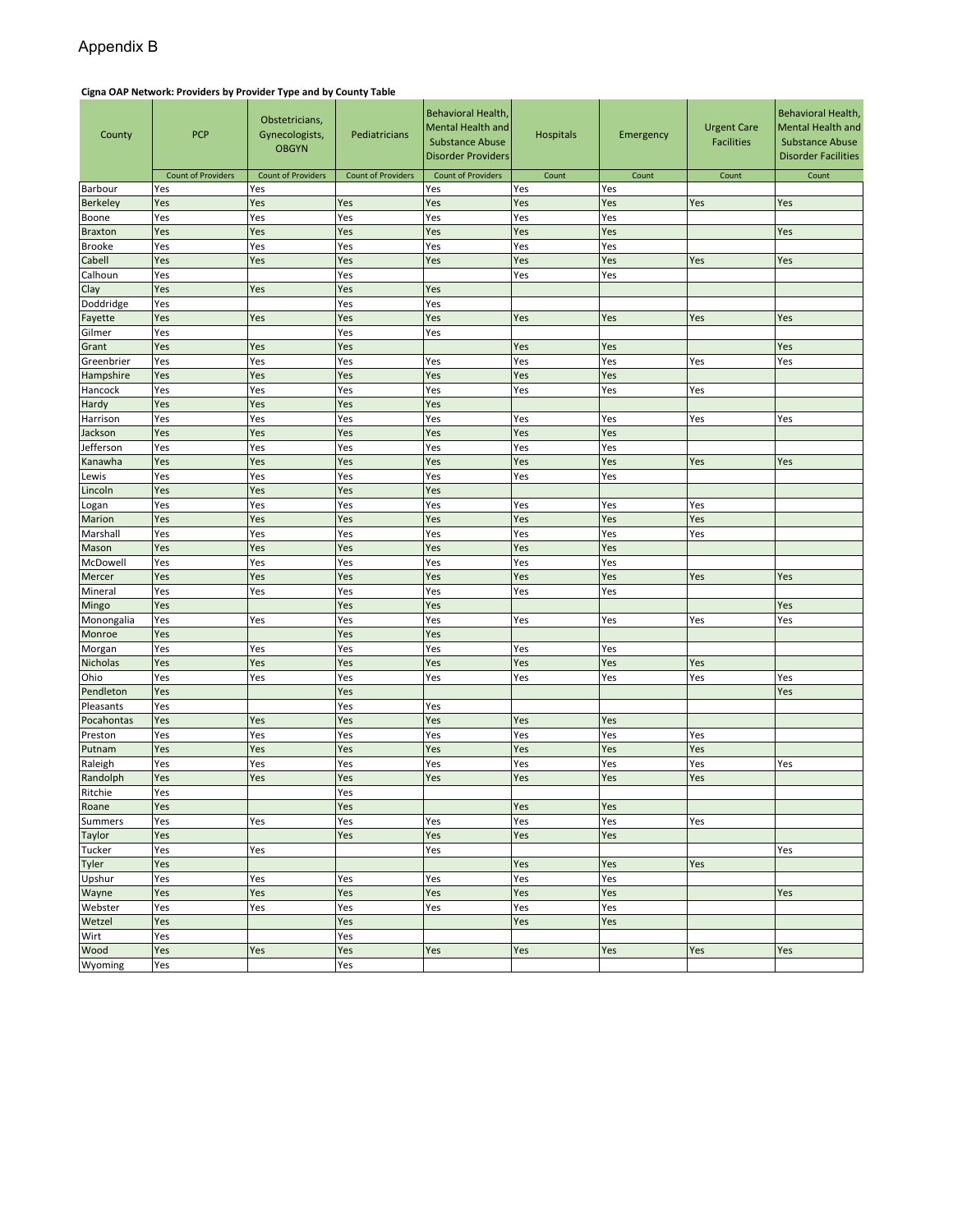#### **Cigna OAP Network: Providers by Provider Type and by County Table**

Note, the Specialty Type by County table below does not include all Specialty Types. For complete and most up to date Specialty and Sub Specialty Type availability, please see your Provider Directory available on www.cigna.com

You may also call our Customer Service Department at the toll-free number listed on your Cigna ID card. We'll be happy to help you.

| County               | Allergists | Audiologists | Cardiologists | Chiropractic | Dermatol<br>ogists | Endocrin<br>ology | Gastroente<br>rologists | General<br>Surgery | Hematology | Nephrology | Neurologi Neurosur<br>sts | gery | Occupati<br>onal<br>Therapy | Oncologists | Ophthalm<br>ologists | Orthopedic<br>Surgeons | Otolaryngo<br>logist/Otor<br>hinolaryng<br>ologic | Physical<br>Therapy | Plastic<br>surgery | Podiatry   | Pulmonol<br>ogists | Thoracic<br>Surgery | Urology |
|----------------------|------------|--------------|---------------|--------------|--------------------|-------------------|-------------------------|--------------------|------------|------------|---------------------------|------|-----------------------------|-------------|----------------------|------------------------|---------------------------------------------------|---------------------|--------------------|------------|--------------------|---------------------|---------|
| Barbour              |            |              |               |              |                    |                   |                         |                    |            |            |                           |      |                             |             |                      |                        |                                                   | Yes                 |                    | Yes        |                    |                     |         |
| <b>Berkeley</b>      |            | Yes          | Yes           | Yes          | Yes                | Yes               | Yes                     | Yes                | Yes        | Yes        | Yes                       | Yes  | Yes                         | Yes         | Yes                  | Yes                    | Yes                                               | Yes                 | Yes                | Yes        | Yes                | Yes                 | Yes     |
| Boone                |            |              | Yes           | Yes          | Yes                |                   | Yes                     | Yes                |            |            | Yes                       |      |                             |             | Yes                  | Yes                    | Yes                                               | Yes                 |                    |            | Yes                |                     |         |
| Braxton              |            |              | Yes           |              |                    |                   |                         | Yes                | Yes        | Yes        |                           |      |                             |             | Yes                  | Yes                    |                                                   | Yes                 |                    | Yes        |                    |                     |         |
| <b>Brooke</b>        |            | Yes          | Yes           | Yes          |                    | Yes               |                         |                    | Yes        |            |                           |      | Yes                         | Yes         |                      |                        | Yes                                               | Yes                 |                    | Yes        |                    | Yes                 |         |
| Cabell               | Yes        | es           | Yes           | Yes          | Yes                | Yes               | Yes                     | Yes                | Yes        | Yes        | Yes                       | Yes  | Yes                         | Yes         | Yes                  | Yes                    | Yes                                               | Yes                 | Yes                | Yes        | Yes                | Yes                 | Yes     |
| Calhoun              |            |              |               |              |                    |                   |                         |                    |            | Yes        |                           |      |                             |             |                      | Yes                    |                                                   |                     |                    |            |                    |                     |         |
| :lay                 |            |              |               |              |                    |                   |                         | Yes                |            |            |                           |      |                             |             |                      |                        |                                                   |                     |                    |            |                    |                     |         |
| Doddridge            |            |              |               |              |                    |                   |                         |                    |            |            |                           |      |                             |             |                      |                        |                                                   |                     |                    |            |                    |                     |         |
| Fayette              |            | Yes          | Yes           | Yes          |                    | Yes               | Yes                     | Yes                |            |            | Yes                       |      |                             |             | Yes                  |                        |                                                   | Yes                 | Yes                | Yes        |                    |                     |         |
| Gilmer               |            |              |               |              |                    |                   |                         |                    |            | Yes        |                           |      |                             |             |                      |                        |                                                   | Yes                 |                    |            |                    |                     |         |
| Grant                |            |              | Yes           |              |                    |                   |                         | Yes                |            |            |                           |      |                             |             | Yes                  | Yes                    | Yes                                               | Yes                 |                    |            |                    |                     | Yes     |
| Greenbrier           |            | Yes          | Yes           | Yes          |                    | Yes               | Yes                     | Yes                | Yes        | Yes        | Yes                       | Yes  | Yes                         | Yes         | Yes                  | Yes                    | Yes                                               | Yes                 | Yes                | Yes        | Yes                |                     | Yes     |
| Hampshire            |            |              | Yes           |              | <b>Yes</b>         |                   | Yes                     | Yes                |            |            |                           |      |                             |             |                      | Yes                    |                                                   | Yes                 |                    | Yes        | Yes                |                     |         |
| Hancock              | Yes        |              | Yes           | Yes          | Yes                | Yes               | Yes                     | Yes                | Yes        | Yes        | Yes                       | Yes  | Yes                         | Yes         | Yes                  | Yes                    | Yes                                               | Yes                 | Yes                | Yes        | Yes                | Yes                 | Yes     |
| lardy<br>Harrison    |            |              | Yes<br>Yes    |              | Yes                |                   |                         |                    |            | Yes<br>Yes |                           |      |                             |             |                      | Yes<br>Yes             |                                                   |                     |                    |            | Yes                |                     |         |
|                      | Yes        | Yes          |               | Yes          | Yes                | Yes               | Yes                     | Yes<br>Yes         | Yes        |            | Yes                       | Yes  | Yes                         | Yes         | Yes                  | Yes                    | Yes                                               | Yes                 | Yes                | Yes        |                    | Yes                 | Yes     |
| Jackson<br>Jefferson | Yes<br>Yes |              | Yes<br>Yes    | Yes<br>Yes   |                    | Yes               |                         | Yes                | Yes        | Yes<br>Yes |                           | Yes  |                             | Yes         | Yes<br>Yes           | Yes                    | Yes<br>Yes                                        | Yes<br>Yes          | Yes<br>Yes         | Yes<br>Yes | Yes                |                     |         |
|                      | Yes        |              | Yes           | Yes          |                    | Yes               | Yes                     | Yes                | Yes        | Yes        |                           |      |                             | Yes         | Yes                  | Yes                    | Yes                                               |                     | Yes                | Yes        | Yes                |                     | Yes     |
| Kanawha              |            | Yes<br>Yes   | Yes           |              | Yes                |                   | Yes                     | Yes                | Yes        | Yes        | Yes<br>Yes                | Yes  | Yes                         | Yes         | Yes                  | Yes                    |                                                   | Yes<br>Yes          | Yes                | Yes        | Yes                | Yes                 | Yes     |
| ewis<br>incoln       |            |              |               |              |                    |                   |                         |                    |            |            |                           |      |                             |             |                      |                        | Yes                                               |                     |                    |            | Yes                |                     |         |
| ogan                 | Yes        |              | Yes           | Yes          | Yes                |                   | Yes                     | Yes                | Yes        | Yes        | Yes                       |      |                             | Yes         | Yes                  | Yes                    | Yes                                               | Yes                 | Yes                | Yes        | Yes                |                     | Yes     |
| Marion               | Yes        | Yes          | Yes           | Yes          | Yes                |                   | Yes                     | Yes                | Yes        | Yes        | Yes                       |      | Yes                         | Yes         | Yes                  | Yes                    | Yes                                               | Yes                 |                    | Yes        | Yes                | Yes                 | Yes     |
| Marshall             |            |              | Yes           |              |                    |                   | Yes                     | Yes                | Yes        |            | Yes                       | Yes  | Yes                         | Yes         | Yes                  | Yes                    | Yes                                               | Yes                 |                    | Yes        | Yes                | Yes                 | Yes     |
| Mason                |            |              | Yes           |              |                    |                   |                         | Yes                | Yes        | Yes        | Yes                       |      |                             | Yes         | Yes                  | Yes                    | Yes                                               | Yes                 |                    | Yes        | Yes                | Yes                 |         |
| McDowell             |            | Yes          |               |              |                    |                   |                         | Yes                |            | Yes        |                           |      |                             |             |                      |                        |                                                   | Yes                 |                    |            |                    |                     |         |
| Mercer               |            | Yes          | Yes           | Yes          | Yes                |                   |                         | Yes                |            | Yes        | Yes                       |      | Yes                         |             | Yes                  | Yes                    | Yes                                               | Yes                 | Yes                | Yes        | Yes                |                     | Yes     |
| Mineral              |            |              | Yes           | Yes          |                    |                   |                         | Yes                |            | Yes        |                           |      |                             | Yes         | Yes                  | Yes                    | Yes                                               | Yes                 |                    | Yes        | Yes                |                     | Yes     |
| Mingo                |            | Yes          | Yes           |              |                    |                   |                         |                    |            |            |                           |      |                             |             | Yes                  |                        |                                                   | Yes                 |                    | Yes        | Yes                |                     |         |
| Monongalia           | Yes        | Yes          | Yes           | Yes          | Yes                | Yes               | Yes                     | Yes                | Yes        | Yes        | Yes                       | Yes  | Yes                         | Yes         | Yes                  | Yes                    | Yes                                               | Yes                 | Yes                | Yes        | Yes                | Yes                 | Yes     |
| Monroe               |            |              |               | Yes          |                    |                   |                         |                    |            |            |                           |      |                             |             | Yes                  |                        |                                                   | Yes                 |                    |            |                    |                     |         |
| Morgan               |            |              | Yes           |              |                    |                   | Yes                     | Yes                |            |            |                           |      |                             |             |                      | Yes                    |                                                   | Yes                 |                    | Yes        | Yes                |                     |         |
| <b>Nicholas</b>      |            | Yes          | Yes           | Yes          |                    | Yes               |                         | Yes                | Yes        | Yes        | Yes                       |      | Yes                         |             | Yes                  | Yes                    |                                                   | Yes                 |                    | Yes        | Yes                |                     | Yes     |
| Ohio                 | Yes        | Yes          | Yes           | Yes          | Yes                | Yes               | Yes                     | Yes                | Yes        | Yes        | Yes                       | Yes  | Yes                         | Yes         | Yes                  | Yes                    | Yes                                               | Yes                 | Yes                | Yes        | Yes                | Yes                 | Yes     |
| Pendleton            |            |              |               |              |                    |                   |                         |                    |            |            |                           |      | Yes                         |             |                      |                        |                                                   |                     |                    |            |                    |                     |         |
| Pleasants            |            |              |               |              |                    |                   |                         |                    |            |            |                           |      |                             |             |                      |                        |                                                   | Yes                 |                    | Yes        |                    |                     |         |
| Pocahontas           |            |              | Yes           |              |                    |                   |                         | Yes                |            |            |                           |      |                             |             |                      |                        |                                                   | Yes                 |                    | Yes        |                    |                     |         |
| Preston              | Yes        |              | Yes           |              |                    |                   |                         | Yes                |            | Yes        | Yes                       |      | Yes                         |             |                      | Yes                    | Yes                                               | Yes                 |                    |            | Yes                |                     | Yes     |
| Putnam               | Yes        | Yes          | Yes           | Yes          | <b>Yes</b>         | Yes               | Yes                     | Yes                | Yes        | Yes        | Yes                       | Yes  | Yes                         | Yes         | Yes                  | Yes                    | Yes                                               | Yes                 | Yes                | Yes        | Yes                | Yes                 | Yes     |
| Raleigh              | Yes        | Yes          | Yes           | Yes          | Yes                | Yes               | Yes                     | Yes                | Yes        | Yes        | Yes                       |      | Yes                         | Yes         | Yes                  | Yes                    | Yes                                               | Yes                 |                    | Yes        | Yes                |                     | Yes     |
| Randolph             |            | Yes          | Yes           | Yes          | Yes                |                   | Yes                     | Yes                | Yes        | Yes        | Yes                       |      | Yes                         | Yes         | Yes                  | Yes                    | Yes                                               | Yes                 |                    | Yes        | Yes                | Yes                 | Yes     |
| Ritchie              |            |              |               | Yes          |                    |                   |                         |                    |            |            |                           |      |                             |             |                      |                        |                                                   | Yes                 |                    |            |                    |                     |         |
| Roane                |            |              | Yes           |              |                    |                   |                         | Yes                |            |            |                           | Yes  |                             |             |                      | Yes                    |                                                   | Yes                 |                    | Yes        | Yes                |                     |         |
| Summers              |            |              |               |              |                    |                   |                         | Yes                | Yes        |            |                           |      |                             | Yes         | Yes                  | Yes                    |                                                   | Yes                 |                    | Yes        |                    |                     |         |
| Taylor               |            |              | Yes           |              |                    |                   |                         |                    |            | Yes        | Yes                       |      |                             |             |                      |                        |                                                   | Yes                 |                    |            |                    |                     |         |
| Tucker               |            |              | Yes           |              |                    |                   |                         | Yes                |            |            |                           |      |                             |             |                      |                        |                                                   | Yes                 |                    | Yes        |                    |                     |         |
| Tyler                |            |              |               |              |                    |                   |                         |                    |            |            |                           |      |                             |             |                      | Yes                    |                                                   |                     |                    | Yes        | Yes                |                     |         |
| Upshur               |            | Yes          | Yes           | Yes<br>Yes   |                    |                   | Yes                     | Yes                | Yes        | Yes        | Yes                       |      |                             | Yes         | Yes                  | Yes                    | Yes                                               | Yes                 |                    | Yes        | Yes                |                     | Yes     |
| Wayne<br>Webster     |            | Yes          | Yes           |              |                    |                   |                         |                    |            | Yes        |                           |      |                             |             |                      | Yes                    | Yes                                               | Yes<br>Yes          |                    |            |                    |                     |         |
| Wetzel               | Yes        | Yes          | Yes           | Yes          | Yes                |                   | Yes                     | Yes                | Yes        | Yes        | Yes                       |      | Yes                         | Yes         |                      | Yes                    | Yes                                               | Yes                 |                    | Yes        | Yes                | Yes                 | Yes     |
| Wirt                 |            |              | Yes           |              |                    |                   |                         |                    |            |            |                           |      |                             |             |                      |                        |                                                   | Yes                 |                    |            |                    |                     |         |
| Wood                 | Yes        | Yes          | Yes           | Yes          | Yes                | Yes               | Yes                     | Yes                | Yes        | Yes        | Yes                       | Yes  | Yes                         | Yes         | Yes                  | Yes                    | Yes                                               | Yes                 | Yes                | Yes        | Yes                | Yes                 | Yes     |
| Wyoming              |            |              |               | Yes          |                    |                   |                         |                    |            |            |                           |      |                             |             |                      |                        |                                                   | Yes                 |                    | Yes        |                    |                     |         |
|                      |            |              |               |              |                    |                   |                         |                    |            |            |                           |      |                             |             |                      |                        |                                                   |                     |                    |            |                    |                     |         |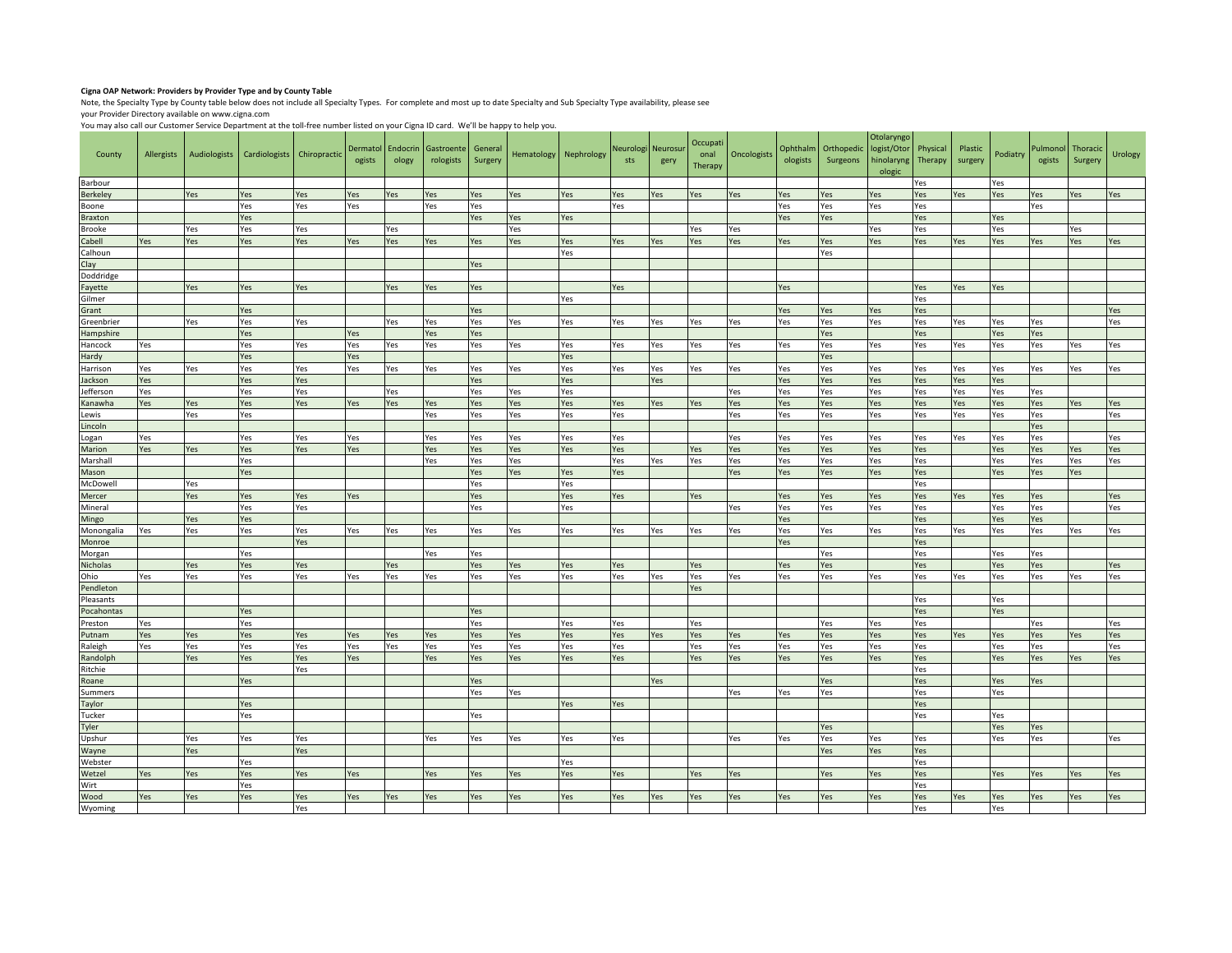#### **Cigna PPO Network: Providers by Provider Type and by County Table**

| County               | <b>PCP</b>                | Obstetricians,<br>Gynecologists,<br><b>OBGYN</b> | Pediatricians             | Behavioral Health,<br>Mental Health and<br><b>Substance Abuse</b><br><b>Disorder Providers</b> | <b>Hospitals</b> | Emergency | <b>Urgent Care</b><br><b>Facilities</b> | Behavioral Health,<br><b>Mental Health and</b><br><b>Substance Abuse</b><br><b>Disorder Facilities</b> |  |  |  |  |
|----------------------|---------------------------|--------------------------------------------------|---------------------------|------------------------------------------------------------------------------------------------|------------------|-----------|-----------------------------------------|--------------------------------------------------------------------------------------------------------|--|--|--|--|
|                      | <b>Count of Providers</b> | <b>Count of Providers</b>                        | <b>Count of Providers</b> | <b>Count of Providers</b>                                                                      | Count            | Count     | Count                                   | Count                                                                                                  |  |  |  |  |
| Barbour              | Yes                       | Yes                                              |                           | Yes                                                                                            | Yes              | Yes       |                                         |                                                                                                        |  |  |  |  |
| <b>Berkeley</b>      | Yes                       | Yes                                              | Yes                       | Yes                                                                                            | Yes              |           | Yes                                     | Yes                                                                                                    |  |  |  |  |
| Boone                | Yes                       | Yes<br>Yes                                       |                           | Yes                                                                                            | Yes              | Yes       |                                         |                                                                                                        |  |  |  |  |
| <b>Braxton</b>       | Yes                       | Yes                                              | Yes                       | Yes                                                                                            | Yes              | Yes       |                                         | Yes                                                                                                    |  |  |  |  |
| <b>Brooke</b>        | Yes                       | Yes                                              | Yes                       | Yes                                                                                            | Yes              | Yes       |                                         |                                                                                                        |  |  |  |  |
| Cabell               | Yes                       | Yes                                              | Yes                       | Yes                                                                                            | Yes              | Yes       | Yes                                     | Yes                                                                                                    |  |  |  |  |
| Calhoun              | Yes<br>Yes                |                                                  | Yes                       |                                                                                                | Yes              | Yes       |                                         |                                                                                                        |  |  |  |  |
| Clay                 |                           | Yes                                              | Yes<br>Yes                | Yes<br>Yes                                                                                     |                  |           |                                         |                                                                                                        |  |  |  |  |
| Doddridge<br>Fayette | Yes<br>Yes                | Yes                                              | Yes                       | Yes                                                                                            |                  |           | Yes                                     | Yes                                                                                                    |  |  |  |  |
| Gilmer               | Yes                       |                                                  | Yes                       | Yes                                                                                            | Yes              | Yes       |                                         |                                                                                                        |  |  |  |  |
| Grant                | Yes                       | Yes                                              | Yes                       |                                                                                                | Yes              | Yes       |                                         | Yes                                                                                                    |  |  |  |  |
| Greenbrier           | Yes                       | Yes                                              | Yes                       | Yes                                                                                            | Yes              | Yes       | Yes                                     | Yes                                                                                                    |  |  |  |  |
| Hampshire            | Yes                       | Yes                                              | Yes                       | Yes                                                                                            | Yes              | Yes       |                                         |                                                                                                        |  |  |  |  |
| Hancock              | Yes                       | Yes                                              | Yes                       | Yes                                                                                            | Yes              | Yes       | Yes                                     |                                                                                                        |  |  |  |  |
| Hardy                | Yes                       | Yes                                              | Yes                       | Yes                                                                                            |                  |           |                                         |                                                                                                        |  |  |  |  |
| Harrison             | Yes                       | Yes                                              | Yes                       | Yes                                                                                            | Yes              | Yes       | Yes                                     | Yes                                                                                                    |  |  |  |  |
| Jackson              | Yes                       | Yes                                              | Yes                       | Yes                                                                                            | Yes              | Yes       |                                         |                                                                                                        |  |  |  |  |
| Jefferson            | Yes                       | Yes                                              | Yes                       | Yes                                                                                            | Yes              | Yes       |                                         |                                                                                                        |  |  |  |  |
| Kanawha              | Yes                       | Yes                                              | Yes                       | Yes                                                                                            | Yes              | Yes       | Yes                                     | Yes                                                                                                    |  |  |  |  |
| Lewis                | Yes                       | Yes                                              | Yes                       | Yes                                                                                            | Yes              | Yes       |                                         |                                                                                                        |  |  |  |  |
| Lincoln              | Yes                       | Yes                                              | Yes                       | Yes                                                                                            |                  |           |                                         |                                                                                                        |  |  |  |  |
| Logan                | Yes                       | Yes                                              | Yes                       | Yes                                                                                            | Yes              | Yes       | Yes                                     |                                                                                                        |  |  |  |  |
| Marion               | Yes                       | Yes                                              | Yes                       | Yes                                                                                            | Yes              | Yes       | Yes                                     |                                                                                                        |  |  |  |  |
| Marshall             | Yes                       | Yes                                              | Yes                       | Yes                                                                                            | Yes              | Yes       | Yes                                     |                                                                                                        |  |  |  |  |
| Mason                | Yes                       | Yes                                              | Yes                       | Yes                                                                                            | Yes              | Yes       |                                         |                                                                                                        |  |  |  |  |
| McDowell             | Yes                       | Yes                                              | Yes                       | Yes                                                                                            | Yes              | Yes       |                                         |                                                                                                        |  |  |  |  |
| Mercer               | Yes                       | Yes                                              | Yes                       | Yes                                                                                            | Yes              | Yes       | Yes                                     | Yes                                                                                                    |  |  |  |  |
| Mineral              | Yes                       | Yes                                              | Yes                       | Yes                                                                                            | Yes              | Yes       |                                         |                                                                                                        |  |  |  |  |
| Mingo                | Yes                       |                                                  | Yes                       | Yes                                                                                            |                  |           |                                         | Yes                                                                                                    |  |  |  |  |
| Monongalia           | Yes                       | Yes                                              | Yes                       | Yes                                                                                            | Yes              | Yes       | Yes                                     | Yes                                                                                                    |  |  |  |  |
| Monroe               | Yes                       |                                                  | Yes                       | Yes                                                                                            |                  |           |                                         |                                                                                                        |  |  |  |  |
| Morgan               | Yes                       | Yes                                              | Yes                       | Yes                                                                                            | Yes              | Yes       |                                         |                                                                                                        |  |  |  |  |
| Nicholas             | Yes                       | Yes                                              | Yes                       | Yes                                                                                            | Yes              | Yes       | Yes                                     |                                                                                                        |  |  |  |  |
| Ohio                 | Yes                       | Yes                                              | Yes                       | Yes                                                                                            | Yes              | Yes       | Yes                                     | Yes                                                                                                    |  |  |  |  |
| Pendleton            | Yes                       |                                                  | Yes                       |                                                                                                |                  |           |                                         | Yes                                                                                                    |  |  |  |  |
| Pleasants            | Yes                       |                                                  | Yes                       | Yes                                                                                            |                  |           |                                         |                                                                                                        |  |  |  |  |
| Pocahontas           | Yes                       | Yes                                              | Yes                       | Yes                                                                                            | Yes              | Yes       |                                         |                                                                                                        |  |  |  |  |
| Preston              | Yes                       | Yes                                              | Yes                       | Yes                                                                                            | Yes              | Yes       | Yes                                     |                                                                                                        |  |  |  |  |
| Putnam               | Yes                       | Yes                                              | Yes                       | Yes                                                                                            | Yes              | Yes       | Yes                                     |                                                                                                        |  |  |  |  |
| Raleigh              | Yes                       | Yes                                              | Yes                       | Yes                                                                                            | Yes              | Yes       | Yes                                     | Yes                                                                                                    |  |  |  |  |
| Randolph             | Yes                       | Yes                                              | Yes                       | Yes                                                                                            | Yes              | Yes       | Yes                                     |                                                                                                        |  |  |  |  |
| Ritchie              | Yes                       |                                                  | Yes                       |                                                                                                |                  |           |                                         |                                                                                                        |  |  |  |  |
| Roane                | Yes                       |                                                  | Yes                       |                                                                                                | Yes              | Yes       |                                         |                                                                                                        |  |  |  |  |
| <b>Summers</b>       | Yes                       | Yes                                              | Yes                       | Yes                                                                                            | Yes              | Yes       | Yes                                     |                                                                                                        |  |  |  |  |
| Taylor               | Yes                       |                                                  | Yes                       | Yes                                                                                            | Yes              | Yes       |                                         |                                                                                                        |  |  |  |  |
| Tucker               | Yes                       | Yes                                              |                           | Yes                                                                                            |                  |           |                                         | Yes                                                                                                    |  |  |  |  |
| Tyler                | Yes                       |                                                  |                           |                                                                                                | Yes              | Yes       | Yes                                     |                                                                                                        |  |  |  |  |
| Upshur               | Yes                       | Yes                                              | Yes                       | Yes                                                                                            | Yes              | Yes       |                                         |                                                                                                        |  |  |  |  |
| Wayne                | Yes                       | Yes                                              | Yes                       | Yes                                                                                            | Yes              |           |                                         | Yes                                                                                                    |  |  |  |  |
| Webster              | Yes                       | Yes                                              | Yes                       | Yes                                                                                            | Yes              | Yes       |                                         |                                                                                                        |  |  |  |  |
| Wetzel               | Yes                       |                                                  | Yes                       |                                                                                                | Yes              | Yes       |                                         |                                                                                                        |  |  |  |  |
| Wirt                 | Yes                       |                                                  | Yes                       |                                                                                                |                  |           |                                         |                                                                                                        |  |  |  |  |
| Wood                 | Yes<br>Yes<br>Yes         |                                                  |                           | Yes                                                                                            | Yes              | Yes       | Yes                                     | Yes                                                                                                    |  |  |  |  |
| Wyoming              | Yes                       |                                                  | Yes                       |                                                                                                |                  |           |                                         |                                                                                                        |  |  |  |  |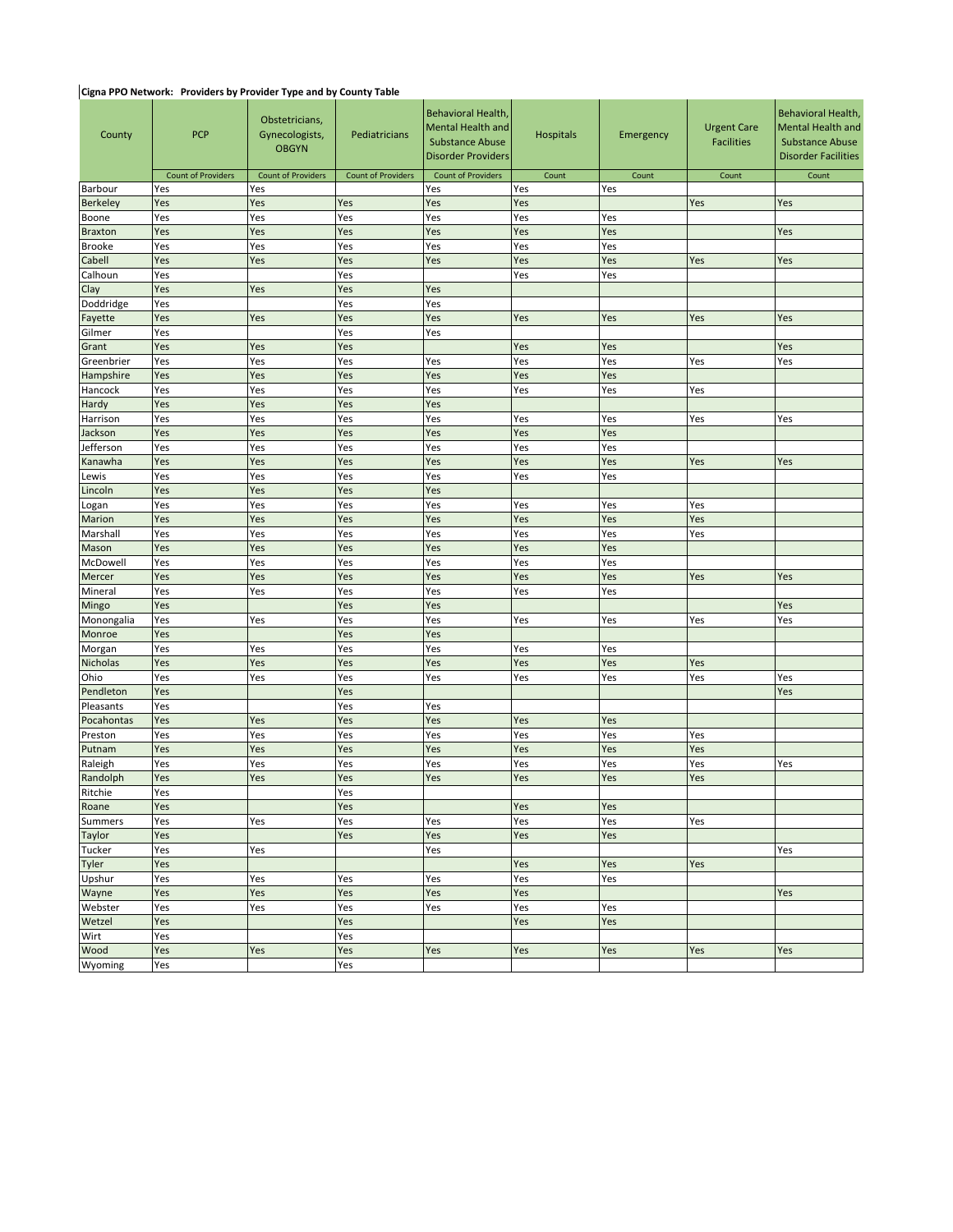#### **Cigna PPO Network: Providers by Provider Type and by County Table**

Note, the Specialty Type by County table below does not include all Specialty Types. For complete and most up to date Specialty and Sub Specialty Type availability, please see your Provider Directory available on www.cigna.com

You may also call our Customer Service Department at the toll-free number listed on your Cigna ID card. We'll be happy to help you.

| County               |            | Allergists Audiologists | Cardiologists Chiropractic |            | ogists     | Dermatol Endocrin<br>ology | Gastroenterd<br>logists | General<br>Surgery | Hematology | Nephrology | Neurologist Neuros<br>$\mathsf{s}$ | urgery | Occupational<br>Therapy | Oncologists | Ophthalm<br>ologists | Orthopedic<br>Surgeons | Otolaryng<br>torhinolar<br>yngologi | ologist/O Physical<br>Therapy | Plastic<br>surgery | Podiatry   | Pulmonol<br>ogists | Thoracic<br>Surgery | Urology    |
|----------------------|------------|-------------------------|----------------------------|------------|------------|----------------------------|-------------------------|--------------------|------------|------------|------------------------------------|--------|-------------------------|-------------|----------------------|------------------------|-------------------------------------|-------------------------------|--------------------|------------|--------------------|---------------------|------------|
| Barbour              |            |                         |                            |            |            |                            |                         |                    |            |            |                                    |        |                         |             |                      |                        |                                     | Yes                           |                    | Yes        |                    |                     |            |
| <b>Berkeley</b>      |            | Yes                     | Yes                        | Yes        | Yes        | Yes                        | Yes                     | Yes                | Yes        | Yes        | Yes                                | Yes    | Yes                     | Yes         | Yes                  | Yes                    | Yes                                 | Yes                           | Yes                | Yes        | Yes                | Yes                 | Yes        |
| Boone                |            |                         | Yes                        | Yes        | Yes        |                            | Yes                     | Yes                |            |            | Yes                                |        |                         |             | Yes                  | Yes                    | Yes                                 | Yes                           |                    |            | Yes                |                     |            |
| <b>Braxton</b>       |            |                         | Yes                        | Yes        |            |                            |                         | Yes                | Yes        | Yes        |                                    |        |                         |             | Yes                  | Yes                    |                                     | Yes                           |                    | Yes        |                    |                     |            |
| Brooke               |            | Yes                     | Yes                        | Yes        |            | Yes                        |                         |                    | Yes        |            |                                    |        | Yes                     | Yes         |                      |                        | Yes                                 | Yes                           |                    | Yes        |                    | Yes                 |            |
| Cabell<br>Calhoun    | Yes        | Yes                     | Yes                        | Yes        | Yes        | Yes                        | Yes                     | Yes                | Yes        | Yes<br>Yes | Yes                                | Yes    | Yes                     | Yes         | Yes                  | Yes<br>Yes             | Yes                                 | Yes                           | es                 | Yes        | Yes                | es                  | Yes        |
| Clay                 |            |                         |                            |            |            |                            |                         | Yes                |            |            |                                    |        |                         |             |                      |                        |                                     |                               |                    |            |                    |                     |            |
| Doddridge            |            |                         |                            |            |            |                            |                         |                    |            |            |                                    |        |                         |             |                      |                        |                                     |                               |                    |            |                    |                     |            |
| Fayette              |            | Yes                     | Yes                        | Yes        |            | Yes                        | Yes                     | Yes                |            |            | Yes                                |        |                         |             | Yes                  |                        |                                     | Yes                           | Yes                | Yes        |                    |                     |            |
| Gilmer               |            |                         |                            |            |            |                            |                         |                    |            | Yes        |                                    |        |                         |             |                      |                        |                                     | Yes                           |                    |            |                    |                     |            |
| Grant                |            |                         | Yes                        |            |            |                            |                         | Yes                |            |            |                                    |        |                         |             | Yes                  | Yes                    | Yes                                 | Yes                           |                    |            |                    |                     | Yes        |
| Greenbrier           |            | Yes                     | Yes                        | Yes        |            | Yes                        | Yes                     | Yes                | Yes        | Yes        | Yes                                | Yes    | Yes                     | Yes         | Yes                  | Yes                    | Yes                                 | Yes                           | Yes                | Yes        | Yes                |                     | Yes        |
| Hampshire            |            |                         | Yes                        |            | Yes        |                            | Yes                     | Yes                |            |            |                                    |        |                         |             |                      | Yes                    |                                     | Yes                           |                    | Yes        | Yes                |                     |            |
| Hancock              | Yes        |                         | Yes                        | Yes        | Yes        | Yes                        | Yes                     | Yes                | Yes        | Yes        | Yes                                | Yes    | Yes                     | Yes         | Yes                  | Yes                    | Yes                                 | Yes                           | Yes                | Yes        | Yes                | Yes                 | Yes        |
| Hardy                |            |                         | Yes                        |            | Yes        |                            |                         |                    |            | Yes        |                                    |        |                         |             |                      | Yes                    |                                     |                               |                    |            |                    |                     |            |
| Harrison             | Yes        | Yes                     | Yes                        | Yes        | Yes        | Yes                        | Yes                     | Yes                | Yes        | Yes        | Yes                                | Yes    | Yes                     | Yes         | Yes                  | Yes                    | Yes                                 | Yes                           | Yes                | Yes        | Yes                | Yes                 | Yes        |
| ackson               | Yes        |                         | Yes                        | Yes        |            |                            |                         | Yes                |            | Yes        |                                    | Yes    |                         |             | Yes                  | Yes                    | Yes                                 | Yes                           | Yes                | Yes        |                    |                     |            |
| Jefferson<br>Kanawha | Yes<br>Yes | Yes                     | Yes<br>Yes                 | Yes<br>Yes | Yes        | Yes<br>Yes                 | Yes                     | Yes<br>Yes         | Yes<br>Yes | Yes<br>Yes | Yes                                | Yes    | res                     | Yes<br>Yes  | Yes<br>Yes           | Yes<br>Yes             | Yes<br>Yes                          | Yes<br>Yes                    | Yes<br>/es         | Yes<br>Yes | Yes<br>Yes         | Yes                 | Yes        |
| Lewis                |            | Yes                     | Yes                        |            |            |                            | Yes                     | Yes                | Yes        | Yes        | Yes                                |        |                         | Yes         | Yes                  | Yes                    | Yes                                 | Yes                           | Yes                | Yes        | Yes                |                     | Yes        |
| Lincoln              |            |                         |                            |            |            |                            |                         |                    |            |            |                                    |        |                         |             |                      |                        |                                     |                               |                    |            | Yes                |                     |            |
| Logan                | Yes        |                         | Yes                        | Yes        | Yes        |                            | Yes                     | Yes                | Yes        | Yes        | Yes                                |        |                         | Yes         | Yes                  | Yes                    | Yes                                 | Yes                           | Yes                | Yes        | Yes                |                     | Yes        |
| Marion               | Yes        | Yes                     | Yes                        | Yes        | Yes        |                            | Yes                     | Yes                | 'es        | Yes        |                                    |        | Yes                     | Yes         | Yes                  | Yes                    | Yes                                 | Yes                           |                    | Yes        | Yes                | Yes                 | Yes        |
| Marshall             |            |                         | Yes                        |            |            |                            | Yes                     | Yes                | Yes        |            | Yes                                | Yes    | Yes                     | Yes         | Yes                  | Yes                    | Yes                                 | Yes                           |                    | Yes        | Yes                | Yes                 | Yes        |
| Mason                |            |                         | Yes                        |            |            |                            |                         | Yes                | Yes        | Yes        | Yes                                |        |                         | Yes         | Yes                  | Yes                    | Yes                                 | Yes                           |                    | Yes        | Yes                | Yes                 |            |
| McDowell             |            | Yes                     |                            |            |            |                            |                         |                    |            | Yes        |                                    |        |                         |             |                      |                        |                                     | Yes                           |                    |            |                    |                     |            |
| Mercer               |            | Yes                     | Yes                        |            | Yes        |                            |                         | Yes                |            | Yes        | Yes                                |        | Yes                     |             | Yes                  | Yes                    | Yes                                 | Yes                           | es/                | Yes        | Yes                |                     | Yes        |
| Mineral              |            | Yes                     | Yes                        | Yes        |            |                            |                         | Yes                | Yes        | Yes        |                                    |        |                         | Yes         | Yes                  | Yes                    | Yes                                 | Yes                           |                    | Yes<br>Yes | Yes                |                     | Yes        |
| Mingo<br>Monongalia  | Yes        | Yes                     | Yes<br>Yes                 | Yes        | Yes        | Yes                        | Yes                     | Yes                | Yes        | Yes        | Yes                                | Yes    | Yes                     | Yes         | Yes<br>Yes           | Yes                    | Yes                                 | Yes<br>Yes                    | Yes                | Yes        | Yes<br>Yes         | Yes                 | Yes        |
| Monroe               |            |                         |                            | Yes        |            |                            |                         |                    |            |            |                                    |        |                         |             | Yes                  |                        |                                     | Yes                           |                    |            |                    |                     |            |
| Morgan               |            |                         | Yes                        |            |            |                            | Yes                     | Yes                |            |            |                                    |        |                         |             |                      | Yes                    |                                     | Yes                           |                    | Yes        | Yes                |                     |            |
| <b>Nicholas</b>      |            | Yes                     | Yes                        | Yes        |            | Yes                        |                         | Yes                | Yes        |            | Yes                                |        | Yes                     |             | Yes                  | Yes                    | Yes                                 | Yes                           | Yes                | Yes        | Yes                |                     | Yes        |
| Ohio                 | Yes        | Yes                     | Yes                        | Yes        | Yes        | Yes                        | Yes                     | Yes                | Yes        | Yes        | Yes                                | Yes    | Yes                     | Yes         | Yes                  | Yes                    | Yes                                 | Yes                           | Yes                | Yes        | Yes                | Yes                 | Yes        |
| Pendleton            |            |                         |                            |            |            |                            |                         |                    |            |            |                                    |        | Yes                     |             |                      |                        |                                     |                               |                    |            |                    |                     |            |
| Pleasants            |            |                         |                            |            |            |                            |                         |                    |            |            |                                    |        |                         |             |                      |                        |                                     | Yes                           |                    | Yes        |                    |                     |            |
| Pocahontas           |            |                         | Yes                        |            |            |                            |                         | Yes                |            |            |                                    |        |                         |             |                      |                        |                                     | Yes                           |                    | Yes        |                    |                     |            |
| Preston              | Yes        |                         | Yes                        |            |            |                            |                         | Yes                |            | Yes        | Yes                                |        | Yes                     |             |                      | Yes                    | Yes<br>Yes                          | Yes                           |                    |            | Yes                |                     | Yes        |
| Putnam<br>Raleigh    | Yes<br>Yes | Yes<br>Yes              | Yes<br>Yes                 | Yes<br>Yes | Yes<br>Yes | Yes<br>Yes                 | Yes<br>Yes              | Yes<br>Yes         | Yes<br>Yes | Yes<br>Yes | Yes<br>Yes                         | Yes    | <b>Yes</b><br>Yes       | Yes<br>Yes  | Yes<br>Yes           | Yes<br>Yes             | Yes                                 | Yes<br>Yes                    | Yes                | Yes<br>Yes | Yes<br>Yes         | Yes                 | Yes<br>Yes |
| Randolph             |            | Yes                     | Yes                        | Yes        | Yes        |                            | Yes                     | Yes                | Yes        | Yes        | Yes                                |        | Yes                     | Yes         | Yes                  | Yes                    | Yes                                 | Yes                           |                    | Yes        | Yes                | Yes                 | Yes        |
| Ritchie              |            |                         |                            | Yes        |            |                            |                         |                    |            |            |                                    |        |                         |             |                      |                        |                                     | Yes                           |                    |            |                    |                     |            |
| Roane                |            |                         | Yes                        |            |            |                            |                         | Yes                |            |            |                                    | Yes    |                         |             |                      | Yes                    |                                     | Yes                           |                    | Yes        | Yes                |                     |            |
| Summers              |            |                         |                            |            |            |                            |                         | Yes                | Yes        |            |                                    |        |                         | Yes         | Yes                  | Yes                    |                                     | Yes                           |                    | Yes        |                    |                     |            |
| Taylor               |            |                         | Yes                        |            |            |                            |                         |                    |            | Yes        | Yes                                |        |                         |             |                      |                        |                                     | Yes                           |                    |            |                    |                     |            |
| Tucker               |            |                         | Yes                        |            |            |                            |                         | Yes                |            |            |                                    |        |                         |             |                      |                        |                                     | Yes                           |                    | Yes        |                    |                     |            |
| Tyler                |            |                         |                            |            |            |                            |                         |                    |            |            |                                    |        |                         |             |                      | Yes                    |                                     |                               |                    | Yes        | Yes                |                     |            |
| Upshur               |            | Yes                     | Yes                        | Yes        |            |                            | Yes                     | Yes                | Yes        | Yes        | Yes                                |        |                         | Yes         | Yes                  | Yes                    | Yes                                 | Yes                           |                    | Yes        | Yes                |                     | Yes        |
| Wayne                |            | Yes                     |                            | Yes        |            |                            |                         |                    |            |            |                                    |        |                         |             |                      | Yes                    | Yes                                 | Yes                           |                    |            |                    |                     |            |
| Webster<br>Wetzel    | Yes        | Yes                     | Yes<br>Yes                 | Yes        | Yes        |                            | Yes                     | Yes                | Yes        | Yes<br>Yes | Yes                                |        | Yes                     | Yes         |                      | Yes                    | Yes                                 | Yes<br>Yes                    |                    | Yes        | Yes                | Yes                 | Yes        |
| Wirt                 |            |                         | Yes                        |            |            |                            |                         |                    |            |            |                                    |        |                         |             |                      |                        |                                     | Yes                           |                    |            |                    |                     |            |
| Wood                 | Yes        | Yes                     | Yes                        | Yes        | Yes        | Yes                        | Yes                     | Yes                | Yes        | Yes        | Yes                                | Yes    | Yes                     | Yes         | Yes                  | Yes                    | Yes                                 | Yes                           | es                 | Yes        | Yes                | Yes                 | Yes        |
| Wyoming              |            |                         |                            | Yes        |            |                            |                         |                    |            |            |                                    |        |                         |             |                      |                        |                                     | Yes                           |                    | Yes        |                    |                     |            |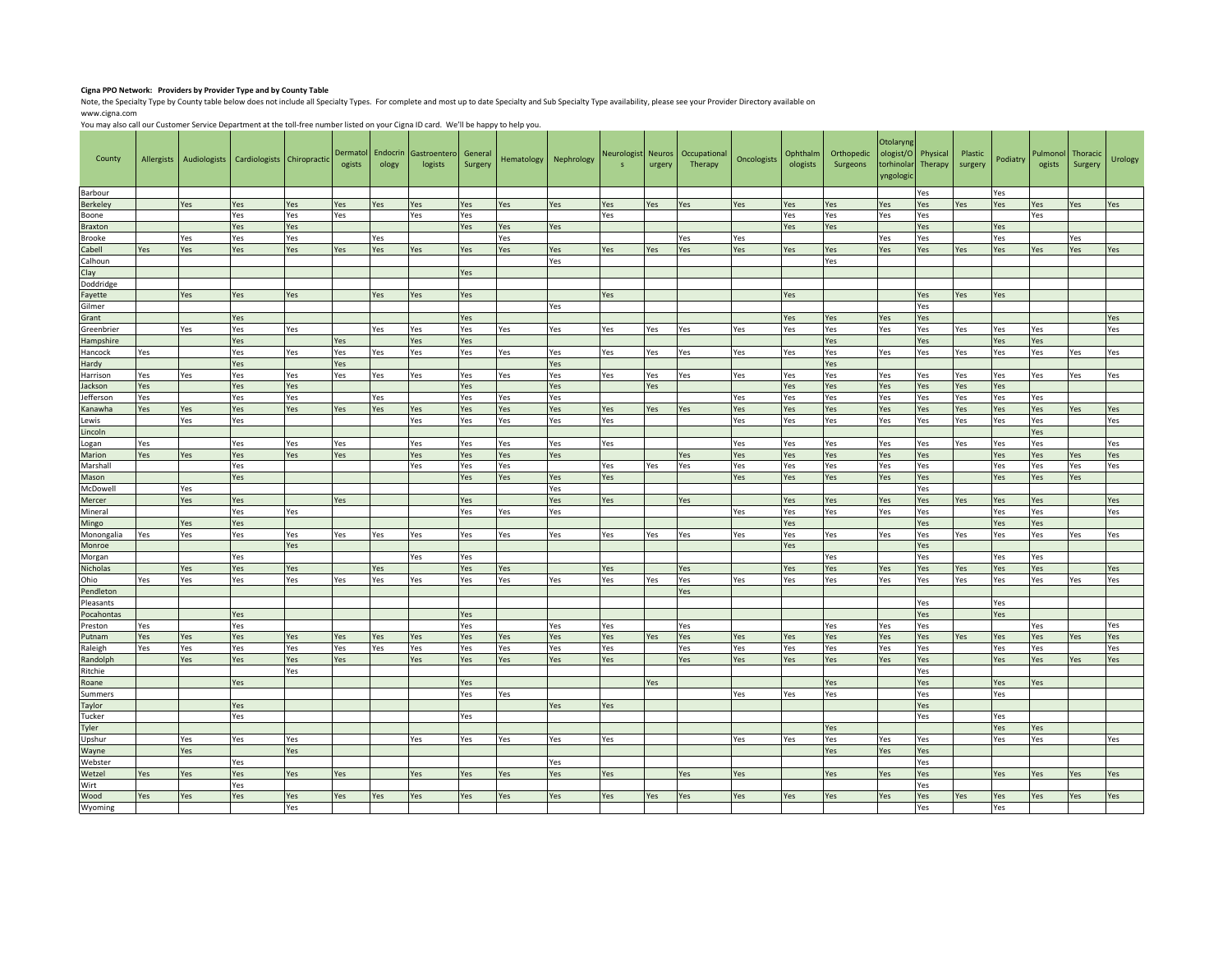### **Cigna POS Network: Providers by Provider Type and by County Table**

| County                  | <b>PCP</b>                | Obstetricians,<br>Gynecologists,<br>Pediatricians<br><b>OBGYN</b><br><b>Count of Providers</b><br><b>Count of Providers</b> |            | Behavioral Health,<br>Mental Health and<br><b>Substance Abuse</b><br><b>Disorder Providers</b> | <b>Hospitals</b> | Emergency  | <b>Urgent Care</b><br><b>Facilities</b> | Behavioral Health,<br><b>Mental Health and</b><br><b>Substance Abuse</b><br><b>Disorder Facilities</b> |  |  |  |  |
|-------------------------|---------------------------|-----------------------------------------------------------------------------------------------------------------------------|------------|------------------------------------------------------------------------------------------------|------------------|------------|-----------------------------------------|--------------------------------------------------------------------------------------------------------|--|--|--|--|
|                         | <b>Count of Providers</b> |                                                                                                                             |            | <b>Count of Providers</b>                                                                      | Count            | Count      | Count                                   | Count                                                                                                  |  |  |  |  |
| Barbour                 | Yes                       | Yes                                                                                                                         |            | Yes                                                                                            | Yes              | Yes        |                                         |                                                                                                        |  |  |  |  |
| <b>Berkeley</b>         | Yes<br>Yes                | Yes<br>Yes                                                                                                                  | Yes<br>Yes | Yes<br>Yes                                                                                     | Yes              | Yes<br>Yes | Yes                                     | Yes                                                                                                    |  |  |  |  |
| Boone<br><b>Braxton</b> | Yes                       |                                                                                                                             |            | Yes                                                                                            | Yes<br>Yes       | Yes        |                                         | Yes                                                                                                    |  |  |  |  |
| <b>Brooke</b>           | Yes                       | Yes<br>Yes<br>Yes<br>Yes                                                                                                    |            | Yes                                                                                            | Yes              | Yes        |                                         |                                                                                                        |  |  |  |  |
| Cabell                  | Yes                       | Yes                                                                                                                         | Yes        | Yes                                                                                            | Yes              | Yes        | Yes                                     | Yes                                                                                                    |  |  |  |  |
| Calhoun                 | Yes                       |                                                                                                                             | Yes        |                                                                                                | Yes              | Yes        |                                         |                                                                                                        |  |  |  |  |
| Clay                    | Yes                       | Yes                                                                                                                         | Yes        | Yes                                                                                            |                  |            |                                         |                                                                                                        |  |  |  |  |
| Doddridge               | Yes                       |                                                                                                                             | Yes        | Yes                                                                                            |                  |            |                                         |                                                                                                        |  |  |  |  |
| Fayette                 | Yes                       | Yes                                                                                                                         | Yes        | Yes                                                                                            | Yes              | Yes        | Yes                                     | Yes                                                                                                    |  |  |  |  |
| Gilmer                  | Yes                       |                                                                                                                             | Yes        | Yes                                                                                            |                  |            |                                         |                                                                                                        |  |  |  |  |
| Grant                   | Yes                       | Yes                                                                                                                         | Yes        |                                                                                                | Yes              | Yes        |                                         | Yes                                                                                                    |  |  |  |  |
| Greenbrier              | Yes                       | Yes                                                                                                                         | Yes        | Yes                                                                                            |                  |            | Yes                                     | Yes                                                                                                    |  |  |  |  |
| Hampshire               | Yes                       | Yes                                                                                                                         | Yes        | Yes                                                                                            | Yes              | Yes        |                                         |                                                                                                        |  |  |  |  |
| Hancock                 | Yes                       | Yes                                                                                                                         | Yes        | Yes                                                                                            | Yes              | Yes        | Yes                                     |                                                                                                        |  |  |  |  |
| Hardy                   | Yes                       | Yes                                                                                                                         | Yes        | Yes                                                                                            |                  |            |                                         |                                                                                                        |  |  |  |  |
| Harrison                | Yes                       | Yes                                                                                                                         | Yes        | Yes                                                                                            | Yes              | Yes        | Yes                                     | Yes                                                                                                    |  |  |  |  |
| Jackson                 | Yes                       | Yes                                                                                                                         | Yes        | Yes                                                                                            | Yes              | Yes        |                                         |                                                                                                        |  |  |  |  |
| Jefferson               | Yes                       | Yes                                                                                                                         | Yes        | Yes                                                                                            | Yes              | Yes        |                                         |                                                                                                        |  |  |  |  |
| Kanawha                 | Yes                       | Yes                                                                                                                         | Yes        | Yes                                                                                            | Yes              | Yes        | Yes                                     | Yes                                                                                                    |  |  |  |  |
| Lewis                   | Yes                       | Yes                                                                                                                         | Yes        | Yes                                                                                            | Yes              | Yes        |                                         |                                                                                                        |  |  |  |  |
| Lincoln                 | Yes                       | Yes                                                                                                                         | Yes        | Yes                                                                                            |                  |            |                                         |                                                                                                        |  |  |  |  |
| Logan                   | Yes                       | Yes                                                                                                                         | Yes        | Yes                                                                                            | Yes              | Yes        | Yes                                     |                                                                                                        |  |  |  |  |
| Marion<br>Marshall      | Yes<br>Yes                | Yes<br>Yes                                                                                                                  | Yes<br>Yes | Yes                                                                                            | Yes              | Yes        | Yes<br>Yes                              |                                                                                                        |  |  |  |  |
| Mason                   | Yes                       | Yes                                                                                                                         | Yes        | Yes<br>Yes                                                                                     | Yes<br>Yes       | Yes<br>Yes |                                         |                                                                                                        |  |  |  |  |
| McDowell                | Yes                       |                                                                                                                             | Yes        | Yes                                                                                            |                  |            |                                         |                                                                                                        |  |  |  |  |
| Mercer                  | Yes                       | Yes                                                                                                                         | Yes        | Yes                                                                                            |                  |            | Yes                                     | Yes                                                                                                    |  |  |  |  |
| Mineral                 | Yes                       | Yes                                                                                                                         | Yes        | Yes                                                                                            | Yes              | Yes        |                                         |                                                                                                        |  |  |  |  |
| Mingo                   | Yes                       |                                                                                                                             | Yes        | Yes                                                                                            |                  |            |                                         | Yes                                                                                                    |  |  |  |  |
| Monongalia              | Yes                       | Yes                                                                                                                         | Yes        | Yes                                                                                            | Yes              | Yes        | Yes                                     | Yes                                                                                                    |  |  |  |  |
| Monroe                  | Yes                       |                                                                                                                             |            | Yes                                                                                            |                  |            |                                         |                                                                                                        |  |  |  |  |
| Morgan                  | Yes                       | Yes                                                                                                                         | Yes        | Yes                                                                                            | Yes              | Yes        |                                         |                                                                                                        |  |  |  |  |
| Nicholas                | Yes                       | Yes                                                                                                                         | Yes        | Yes                                                                                            | Yes              | Yes        | Yes                                     |                                                                                                        |  |  |  |  |
| Ohio                    | Yes                       | Yes                                                                                                                         | Yes        | Yes                                                                                            | Yes              | Yes        | Yes                                     | Yes                                                                                                    |  |  |  |  |
| Pendleton               | Yes                       |                                                                                                                             | Yes        |                                                                                                |                  |            |                                         | Yes                                                                                                    |  |  |  |  |
| Pleasants               | Yes                       |                                                                                                                             | Yes        | Yes                                                                                            |                  |            |                                         |                                                                                                        |  |  |  |  |
| Pocahontas              | Yes                       | Yes                                                                                                                         | Yes        | Yes                                                                                            |                  |            |                                         |                                                                                                        |  |  |  |  |
| Preston                 | Yes                       | Yes                                                                                                                         | Yes        | Yes                                                                                            | Yes              | Yes        | Yes                                     |                                                                                                        |  |  |  |  |
| Putnam                  | Yes                       | Yes                                                                                                                         | Yes        | Yes                                                                                            | Yes              | Yes        | Yes                                     |                                                                                                        |  |  |  |  |
| Raleigh                 | Yes                       | Yes                                                                                                                         | Yes        | Yes                                                                                            | Yes              | Yes        | Yes                                     | Yes                                                                                                    |  |  |  |  |
| Randolph                | Yes                       | Yes                                                                                                                         | Yes        | Yes                                                                                            | Yes              | Yes        | Yes                                     |                                                                                                        |  |  |  |  |
| Ritchie                 | Yes                       |                                                                                                                             | Yes        |                                                                                                |                  |            |                                         |                                                                                                        |  |  |  |  |
| Roane                   | Yes                       |                                                                                                                             | Yes        |                                                                                                | Yes              | Yes        |                                         |                                                                                                        |  |  |  |  |
| <b>Summers</b>          | Yes                       |                                                                                                                             |            | Yes                                                                                            |                  |            |                                         |                                                                                                        |  |  |  |  |
| Taylor                  | Yes                       |                                                                                                                             | Yes        | Yes                                                                                            | Yes              | Yes        |                                         |                                                                                                        |  |  |  |  |
| Tucker                  | Yes<br>Yes                | Yes                                                                                                                         |            | Yes                                                                                            |                  |            |                                         | Yes                                                                                                    |  |  |  |  |
| Tyler<br>Upshur         | Yes                       | Yes                                                                                                                         | Yes        | Yes                                                                                            | Yes<br>Yes       | Yes<br>Yes | Yes                                     |                                                                                                        |  |  |  |  |
| Wayne                   | Yes                       | Yes                                                                                                                         | Yes        | Yes                                                                                            | Yes              | Yes        |                                         | Yes                                                                                                    |  |  |  |  |
| Webster                 | Yes                       | Yes                                                                                                                         | Yes        | Yes                                                                                            | Yes              | Yes        |                                         |                                                                                                        |  |  |  |  |
| Wetzel                  | Yes                       |                                                                                                                             | Yes        |                                                                                                | Yes              | Yes        |                                         |                                                                                                        |  |  |  |  |
| Wirt                    | Yes                       |                                                                                                                             | Yes        |                                                                                                |                  |            |                                         |                                                                                                        |  |  |  |  |
| Wood                    | Yes                       | Yes                                                                                                                         | Yes        | Yes                                                                                            | Yes              | Yes        | Yes                                     | Yes                                                                                                    |  |  |  |  |
| Wyoming                 |                           |                                                                                                                             | Yes        |                                                                                                |                  |            |                                         |                                                                                                        |  |  |  |  |